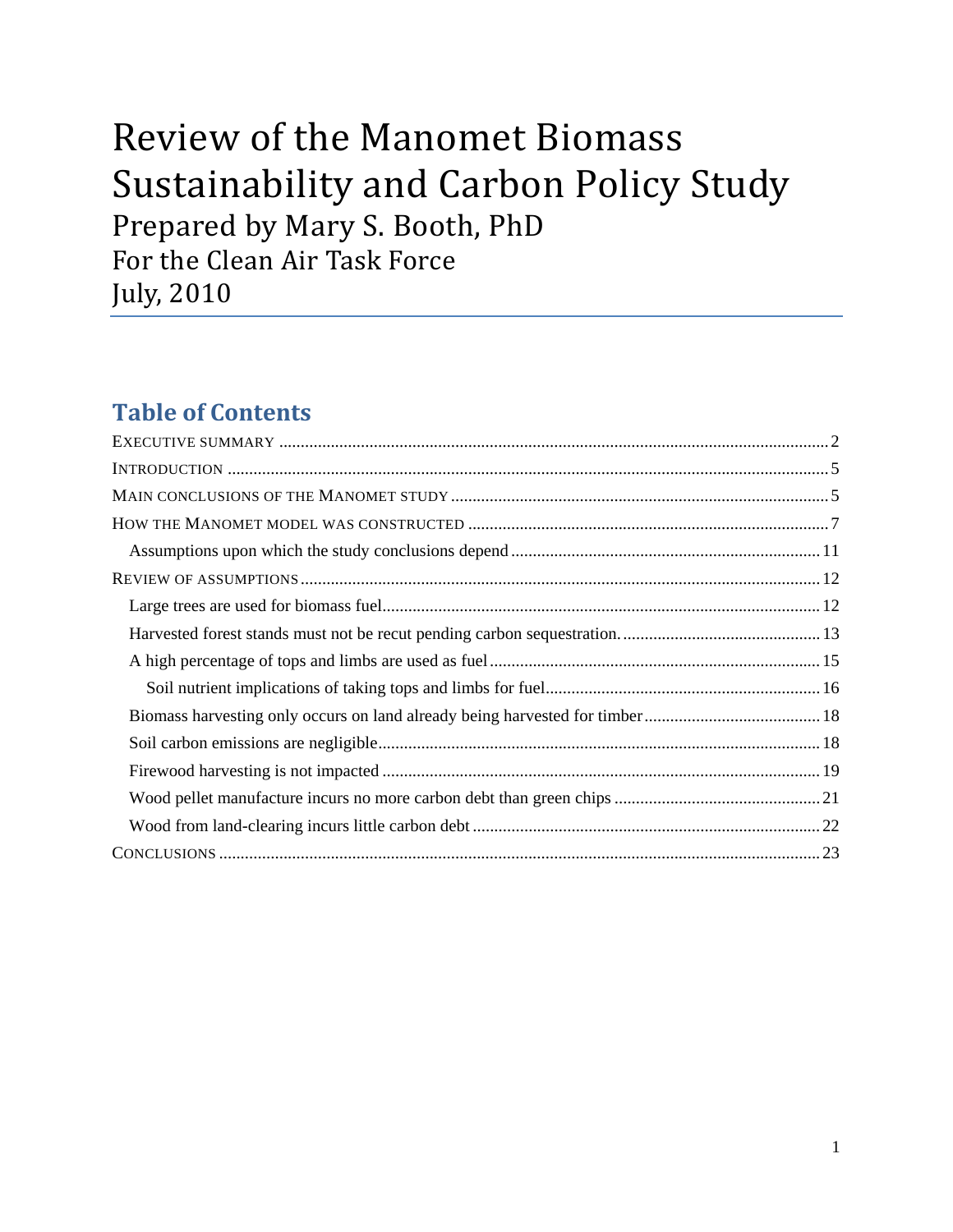## EXECUTIVE SUMMARY

The purpose of this document is to evaluate the science behind the Manomet biomass report and the validity of the report's main conclusions concerning net carbon emissions from biomass energy, relative to fossil fuels. The report comes to two main conclusions:

- 1. **For utilityscale generation, net emissions are higher from biomass than fossil fuels.** When biomass is used to generate electricity in utility-scale plants, the net emissions after 40 years, even taking forest regrowth into consideration, are still higher than if the power had been generated with coal. When biomass is used instead of natural gas, net emissions are still higher even after ninety years (exhibit 6‐14, p. 112).
- 2. **Net emissions profiles from biomass thermal and CHP plants may be better.** The Manomet study concludes that when biomass replaces fossil fuels for small‐scale thermal applications and in combined heat and power plants, net emissions by 2050 can be lower than would occur if oil had been burned, but are still significantly higher than if natural gas were used as fuel.

The study relies on a number of assumptions to achieve these conclusions that minimize the calculation of net carbon emissions from biomass power, meaning that actual emissions are likely greater than the study concludes. Thus, the first conclusion of the report – that net emissions from biomass are greater than from coal and especially natural gas even after decades of regrowth by forests – is qualitatively correct, but it likely underestimates the magnitude of biomass emissions. The second conclusion, that small‐scale thermal and CHP biomass facilities may yield a carbon "dividend" relative to fossil fuels after forty years is likely not correct, since actual biomass emissions likely exceed fossil fuel emissions even under the thermal and CHP scenarios.

The study's major conclusion, that net biomass emissions are significantly higher than if natural gas were used as fuel even after ninety years of forest regrowth, is especially notable for the New England area where the majority of electricity generated comes from natural gas. Using biomass to "reduce" emissions from the power generation sector will have the opposite effect, particularly where biomass displaces power generation from natural gas.

The Manomet model estimates net carbon emissions for both biomass and fossil fuels as fuel lifecycle emissions minus forest carbon sequestration on a hypothetical acre which is cut for timber but not biomass (the fossil fuel/business‐as‐usual scenario), and one which is cut for both timber and biomass (the biomass scenario). As the forest regrows on the plot cut for biomass, the net carbon balance transitions from representing a "carbon debt" to providing a "carbon dividend", as carbon moves from the atmosphere into new forest growth. This "single plot" analysis of forest recovery after cutting serves as the building block for an integrated analysis, which assesses the cumulative impact of a biomass industry that cuts new forest for fuel each year and thus increases the relative amount of land that still has a "carbon debt". The study unfortunately downplays the cumulative effects analysis, instead focusing on the "single plot" analysis, which would only be relevant to the calculation of carbon impacts from a facility that operated for a single year.

Some of the many assumptions upon which the Manomet study's conclusions rely are listed here; all minimize the calculation of carbon emissions from biomass. The model is sensitive to these assumptions, therefore if any one of them is violated in reality, actual emissions will be greater than reported in the study's conclusions.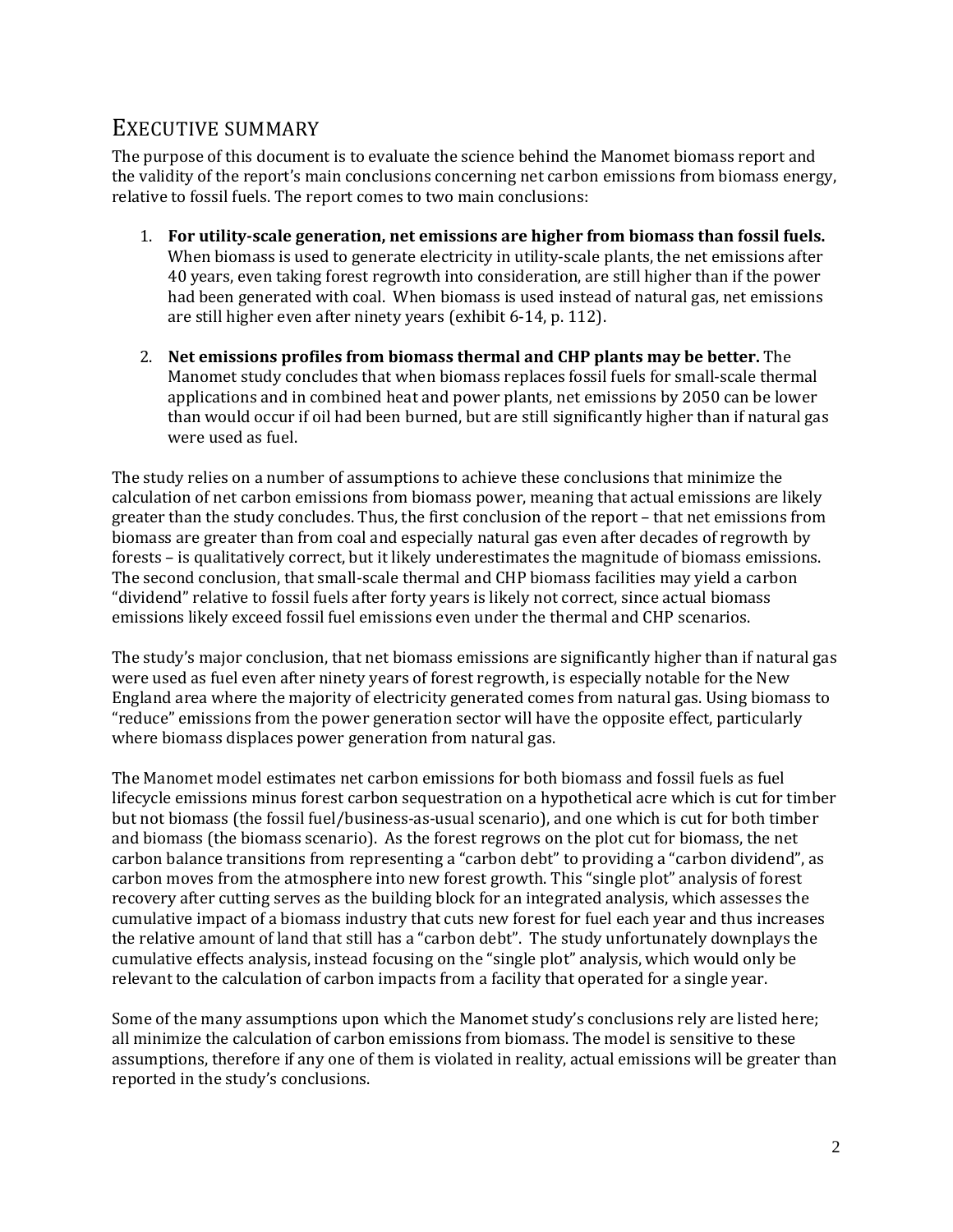- 1. **Large trees are used for biomass fuel**. Because forest regrowth rates in the model are to a large extent a function of the intensity of harvest (with heavier harvests of larger, older trees opening up more space for regrowth to occur), the model achieves maximal regrowth and resequestration of carbon released by biomass burning by assuming that relatively large, old trees are logged for biomass. However, this is not representative of actual biomass harvesting, which is more likely to remove low-diameter, low-value material. Actual regrowth rates of forests where low‐diameter material is removed will be much slower than modeled.
- 2. **Harvested forest stands must not be recut pending carbon sequestration.** The model additionally requires that once a stand has been cut, it must not be re‐cut until it has achieved a large proportion of the amount of standing carbon in an unmanaged stand. The Manomet report itself acknowledges this is unlikely.
- 3. **A high percentage of tops and limbs are used as fuel**. Because the tops and limbs of trees harvested for timber under the BAU scenario are assumed to stay in the forest and rot, producing carbon, the model assumes almost no carbon penalty for collecting this material and burning it. The model assumes that 65% of all tops and limbs generated on acres harvested for biomass can be removed from the forest for use as fuel, supplying a relatively large "low carbon" source of fuel in the model. Removal of this amount of tops and limbs appears to be necessary to achieving the transition from biomass carbon debt to carbon dividend in the model, but is not compatible with maintaining soil fertility and other forest ecological functions.
- 4. **Biomass harvesting only occurs on land that is already being harvested for timber**. The study takes as its BAU assumption that when land is harvested for timber, all residues are left in the forest, whereas a portion is collected for fuel in the biomass scenario. The study draws no conclusions concerning carbon dynamics and regrowth in forests cut solely for biomass. This assumption is necessary for generating the "low carbon" fuel source of tops and limbs from commercial timber harvesting that is integral to calculating carbon dividends from biomass in a timely way. Land cut solely for biomass would take a much longer time to achieve a carbon dividend.
- 5. **Soil carbon emissions are negligible**. The soil carbon pool is extremely large, and a significant fraction of it is easily decomposed and evolved as CO2 when soils are disturbed by logging. However, the Manomet model completely disregards this source of emissions that are associated with biomass harvesting. This assumption is challenged by the author of a major review on soil carbon emissions cited, and dismissed, by the Manomet study.
- 6. **Firewood harvesting is not impacted**. Although indirect land use effects can be major sources of greenhouse gas emissions from biomass harvest, and although the RFP for the Manomet study requested that the study evaluate indirect land use effects, the study does not acknowledge that displacement of firewood harvest by biomass harvest could result in "leakage" of firewood harvesting and more forestland being cut for firewood.
- 7. **Wood pellet manufacture incurs no more carbon debt than green chips**. Although it is well-established that manufacture of wood pellets requires significant inputs of green wood in excess of the heating value actually embodied in the pellets produced, as well as significant fossil fuel expenditures, the study treats wood pellets as embodying the same amount of carbon and energy as green wood chips.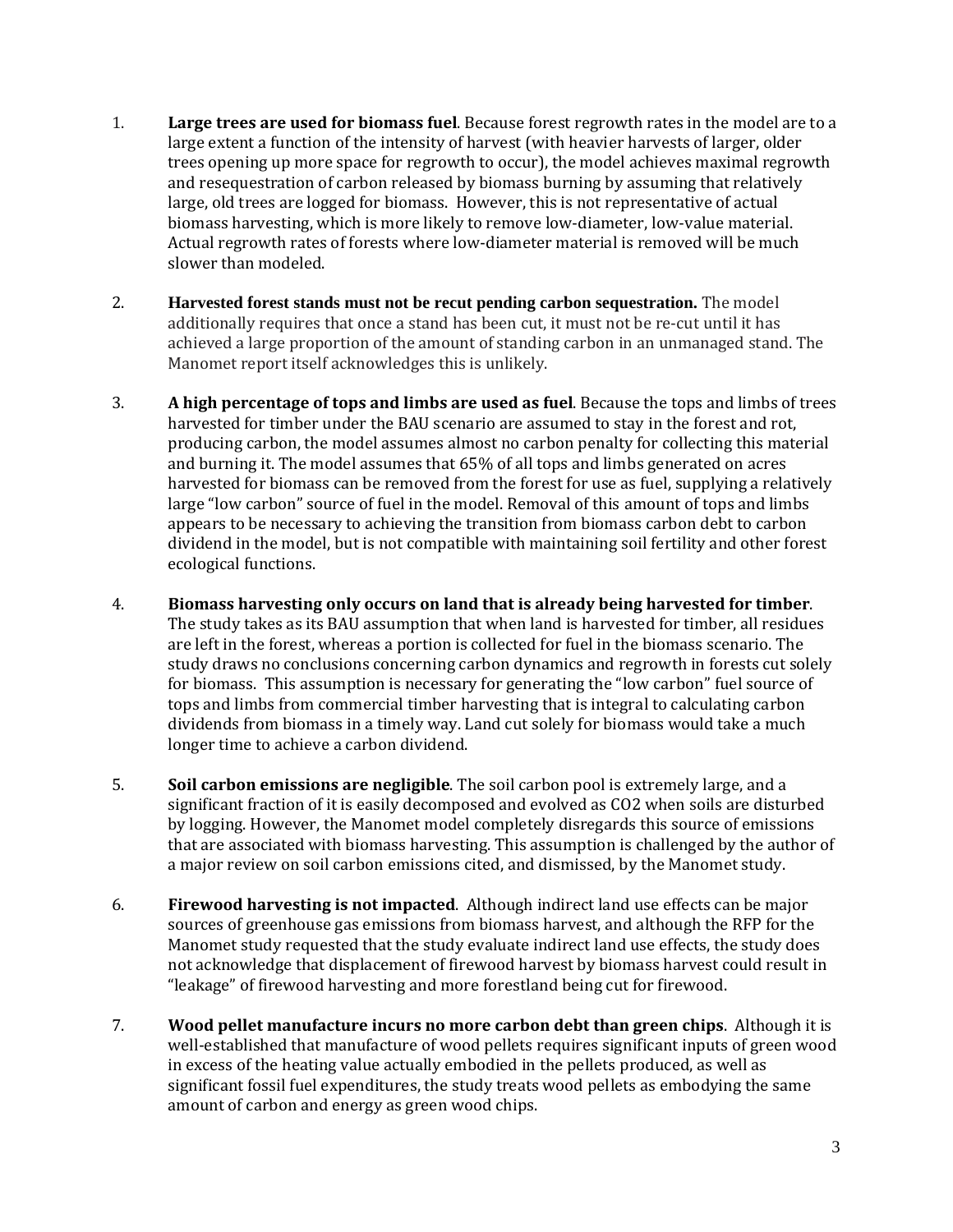8. **Wood from landclearing incurs little carbon debt.** The study concludes that woody biomass from non‐forestry sources, such as from land‐clearing, will not entail any greater greenhouse gas emissions than forestry wood. However, no modeling is conducted to substantiate this conclusion. The study also does not discuss how wood from land‐clearing can be considered eligible under requirements that biomass fuels be available on a renewable and recurring basis, as required under the Regional Greenhouse Gas Initiative.

To the extent that these assumptions are not warranted, the Manomet study has underestimated the net carbon emissions of biomass power, and policy-makers should be extremely cautious about accepting the study's optimistic conclusions concerning the point in time when biomass can start providing a carbon dividend.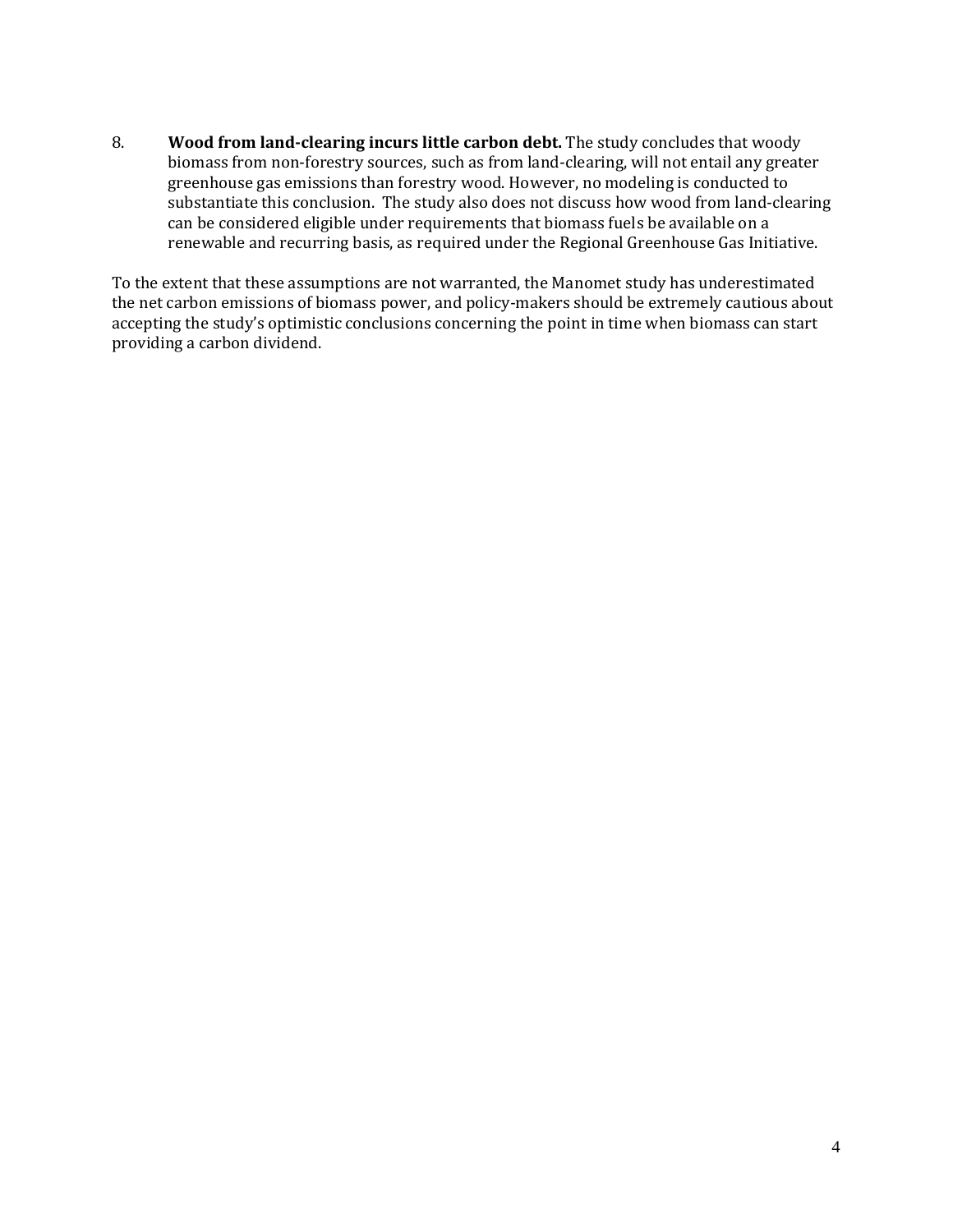## INTRODUCTION

The purpose of this document is to evaluate the science behind the Manomet biomass report and the validity of the report's main conclusions. The Manomet study is large, and covers much background material on biomass policies in the United States and internationally. This evaluation will focus only on the core conclusions of the study that deal with carbon accounting. Overall, the conclusion of this evaluation is that the Manomet study's basic approach to calculating net carbon emissions from biomass is valid, but it relies on a number of overly optimistic assumptions and omits categories of greenhouse gas emissions from the study's lifecycle analysis. It is highly likely that net carbon emissions from biomass are actually higher than concluded by the Manomet study.

#### *Organization of this paper*

This summary reviews the carbon modeling aspects of the Manomet report. It begins by setting out the two main conclusions of the study. This is followed by an explanation of how the Manomet carbon model was constructed.

Next is a short list of the main assumptions of the model, upon which the conclusions depend. This is followed by a critique of each assumption.

Once the assumptions behind the modeling are aired, this allows the conclusions of the Manomet study to be assessed more thoroughly.

Throughout, this summary paper relies extensively on text copied from the Manomet report itself, with page numbers included to guide the reader to relevant sections. Points of particular importance are highlighted.

## MAIN CONCLUSIONS OF THE MANOMET STUDY

Regarding net carbon emissions from biomass relative to fossil fuels, the study had two main conclusions:

- 1. **For utilityscale generation, net emissions are higher from biomass than fossil fuels.** When biomass is used to generate electricity in utility-scale plants, the net emissions after 40 years, even taking forest regrowth into consideration, are still higher than if the power had been generated with coal. When biomass is used instead of natural gas, net emissions are still found to be higher after ninety years (exhibit 6‐14, p. 112).
- 2. **Net emissions profiles from biomass thermal and CHP plants may be better.** The Manomet study concludes that when biomass replaces fossil fuels for small‐scale thermal applications and in combined heat and power plants, net emissions by 2050 can be lower than would occur if oil had been burned, but are still significantly higher than if natural gas were used as fuel.

Prior to further discussion, it is important to note that the results presented in the executive summary of the Manomet report do not represent the full results presented in the body of the report. Most importantly, the study concluded that the net carbon balance of biomass energy depended on the intensity of harvesting both for commercial timber and biomass removal itself, and thus examined six different harvesting scenarios, reporting the carbon balance results under each. Unfortunately, the results of only one of the scenarios is presented in the executive summary.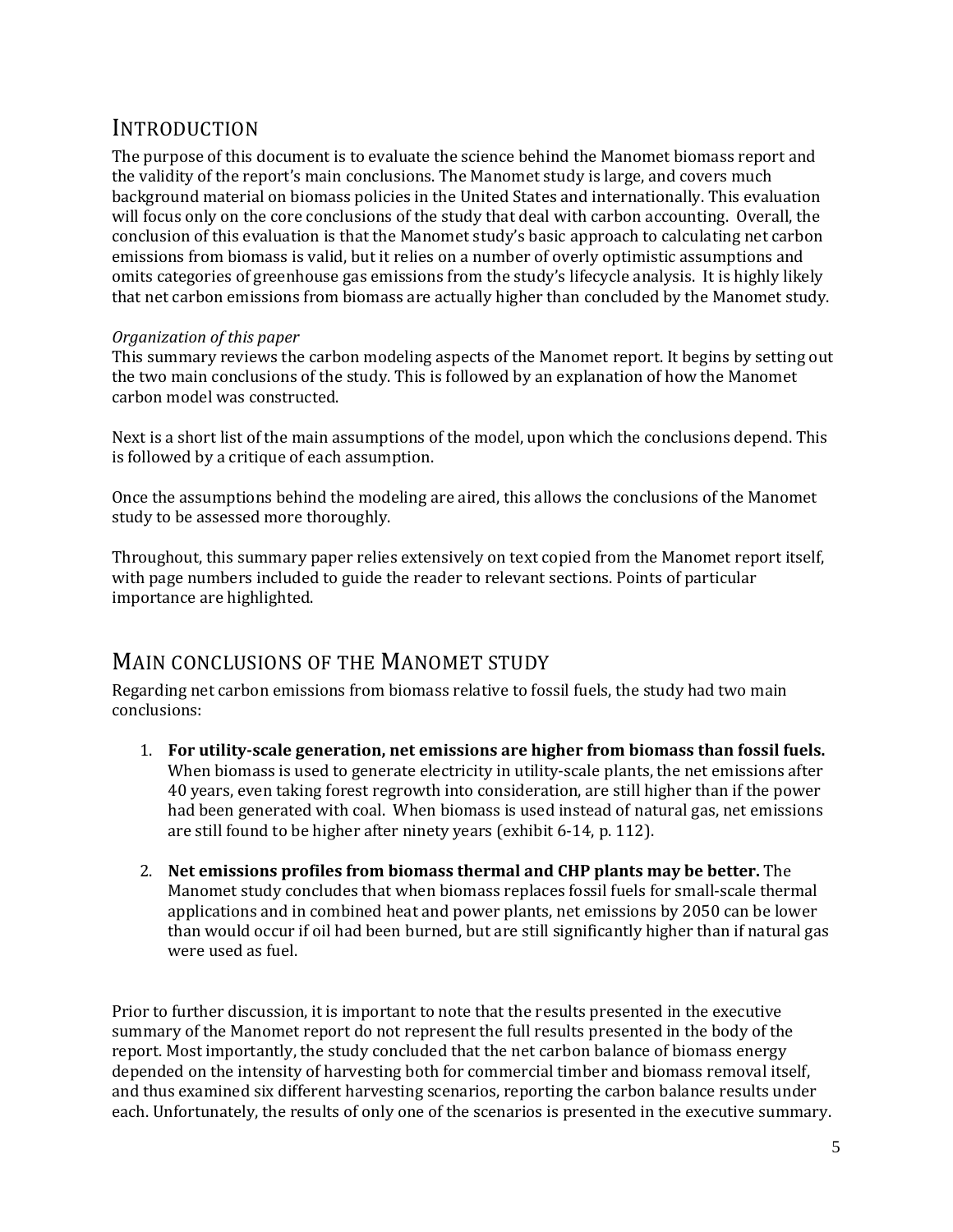These are the results for cumulative carbon impacts presented in the executive summary. Negative numbers indicate that in the year specified, net emissions from biomass still exceed those from fossil fuels:

| <b>Biomass Cumulative % Reduction in Carbon Emissions</b><br>(Net of Forest Carbon Sequestration) |                                      |                   |                 |                  |  |  |
|---------------------------------------------------------------------------------------------------|--------------------------------------|-------------------|-----------------|------------------|--|--|
| Year                                                                                              | $Oil$ (#6)<br>Thermal/<br><b>CHP</b> | Coal,<br>Electric | Gas,<br>Thermal | Gas,<br>Electric |  |  |
| 2050                                                                                              | 25%                                  | $-3%$             | $-13%$          | $-110%$          |  |  |
| 2100                                                                                              | 42%                                  | 19%               | 12%             | -63%             |  |  |

Figure 4: Cumulative Carbon Dividends from Biomass **Replacement of Fossil Fuel** 

Below is the full table from Chapter 6, from which the results presented in the executive summary are drawn. The table presented in the executive summary repeats the results from Harvest Scenario 1. The assumptions behind these results are discussed in more detail below, but critical to placing these results in context is understanding that all harvest scenarios assume that biomass harvesting occurs only on land already harvested for timber at varying intensities, and that a large proportion of tops and limbs from commercial timber harvesting are available as "low‐carbon" biomass fuel.

| <b>Harvest</b> | <b>Fossil Fuel Technology</b> |                   |                 |                  |
|----------------|-------------------------------|-------------------|-----------------|------------------|
| Scenario       | Oil (#6),<br>Thermal          | Coal,<br>Electric | Gas,<br>Thermal | Gas,<br>Electric |
|                | 22%                           | $-3%$             | $-13%$          | $-110%$          |
|                | 34%                           | 11%               | 3%              | -80%             |
|                | 8%                            | $-22%$            | $-34%$          | $-148%$          |
|                | 15%                           | $-13%$            | $-24%$          | $-129%$          |
|                | 16%                           | $-11%$            | $-22%$          | $-126%$          |
| 6              | 7%                            | $-25%$            | $-36%$          | $-153%$          |

Exhibit 6-15: Cumulative Carbon Dividends: 2010 to 2100

| <b>Harvest</b> | <b>Fossil Fuel Technology</b> |                   |                 |                  |
|----------------|-------------------------------|-------------------|-----------------|------------------|
| Scenario       | Oil (#6),<br>Thermal          | Coal,<br>Electric | Gas,<br>Thermal | Gas,<br>Electric |
|                | 40%                           | 19%               | 12%             | $-63%$           |
|                | 56%                           | 42%               | 36%             | $-18%$           |
|                | 31%                           | 8%                | 0%              | $-86%$           |
|                | 43%                           | 24%               | 17%             | $-54%$           |
|                | 37%                           | 16%               | 9%              | $-69%$           |
| 6              | 31%                           | 8%                | $-1%$           | $-86%$           |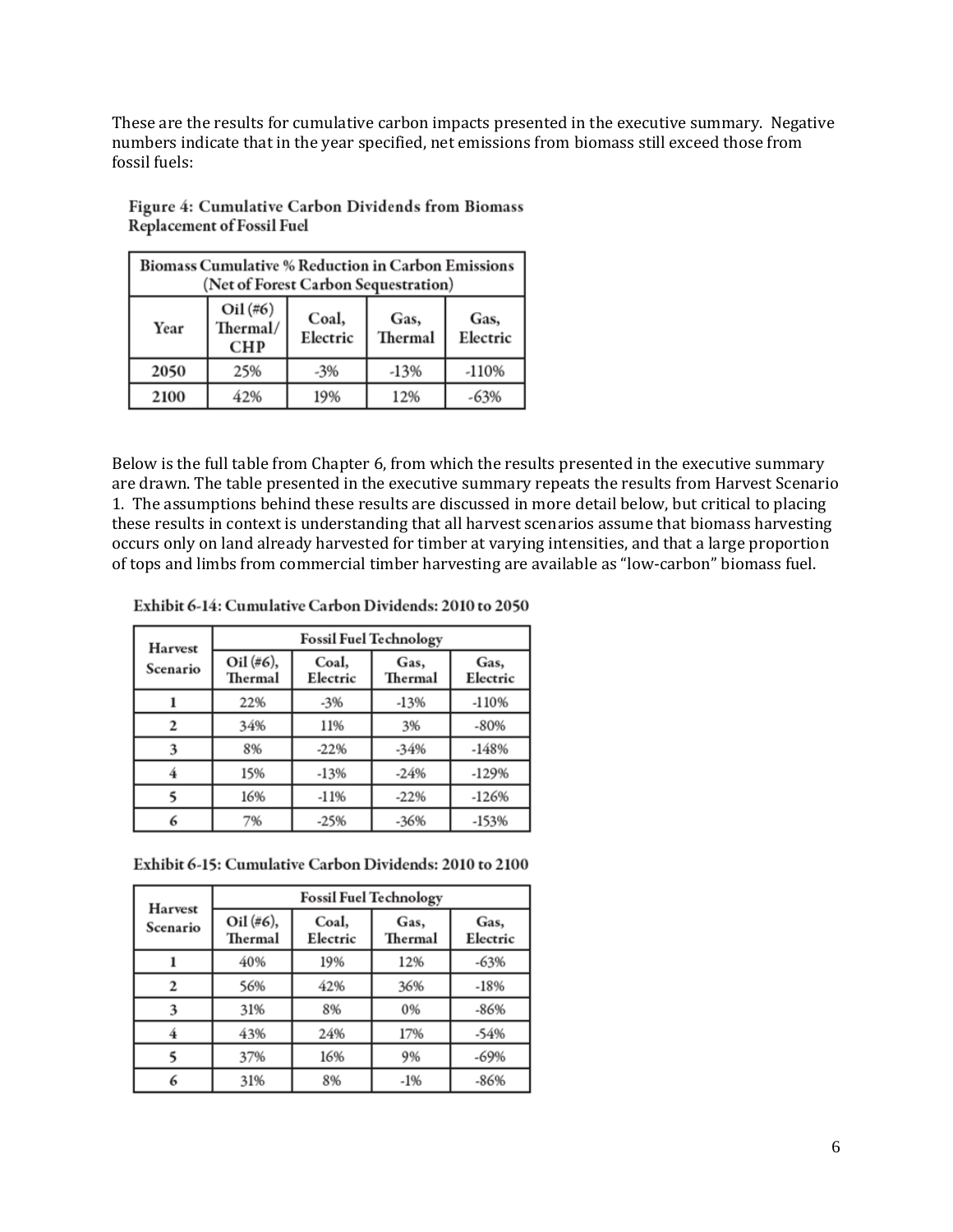## HOW THE MANOMET MODEL WAS CONSTRUCTED

The Manomet model compares the emissions from biomass power for electricity only, thermal only, and combined heat and power plants against emissions from gas and coal in the case of electricity only plants, and gas and oil in the case of thermal and CHP plants. Lifecycle emissions consist of emissions at the stack from fuel combustion, as well as emissions associated with collection and transportation of the fuel.

Net carbon emissions are estimated as fuel lifecycle emissions minus forest carbon sequestration on a hypothetical acre which is cut for timber but not biomass (the fossil fuel/business‐as‐usual scenario), and one which is cut for both timber and biomass (the biomass scenario). Net carbon emissions from fossil fuels and biomass burning are compared by calculating the amount of lifecycle carbon emissions which are sequestered into new forest growth under the two scenarios. The model employs the Forest Vegetation Simulator, a model that uses Forest Service data on tree growth and forest composition, to estimate the recovery and regrowth of the forest following harvesting.

The report describes the approach:

In general, the carbon accounting model should be premised on some knowledge of how lands will be managed in the future absent biomass harvests, and this becomes a critical reference point for analyzing whether burning biomass for energy results in increased or decreased cumulative GHG emissions over time. **(p. 99).**

At the most general level, the carbon accounting framework we employ is constructed around **comparisons of fossil fuel scenarios with biomass scenarios producing equivalent amounts of energy**. The fossil fuel scenarios are based on lifecycle emissions of GHGs, using "CO2 equivalents" as the metric (CO2e). Total GHG emissions for the fossil scenarios include releases occurring in the production and transport of natural gas, coal or oil to the combustion facility as well as the direct stack emissions from burning these fuels for energy. Similarly, GHG emissions from biomass combustion include the stack emissions from the combustion facility and emissions from harvesting, processing and transporting the woody material to the facility. Most importantly, both the fossil fuel and biomass scenarios **also include analyses of changes in carbon storage in forests through a comparison of net carbon accumulation over time** on the harvested acres with the carbon storage results for an equivalent stand that has not been cut for biomass but that has been harvested for timber under a business‐as‐usual (BAU) scenario. Our approach includes the above‐ and below‐ground live and dead carbon pools that researchers have identified as important contributors to forest stand carbon dynamics.

The conceptual modeling framework for this study is intended to address the question of how atmospheric GHG levels will change if biomass **displaces an equivalent amount of fossil fuel generation** in our energy portfolio. With this objective, the modeling quantifies and compares the **cumulative net annual change in atmospheric CO2e for the fossil and biomass scenarios**, considering both energy generation emissions and forest carbon sequestration. In the fossil fuel scenarios, there is an initial CO2e emissions spike associated with energy generation—assumed here to be equivalent to the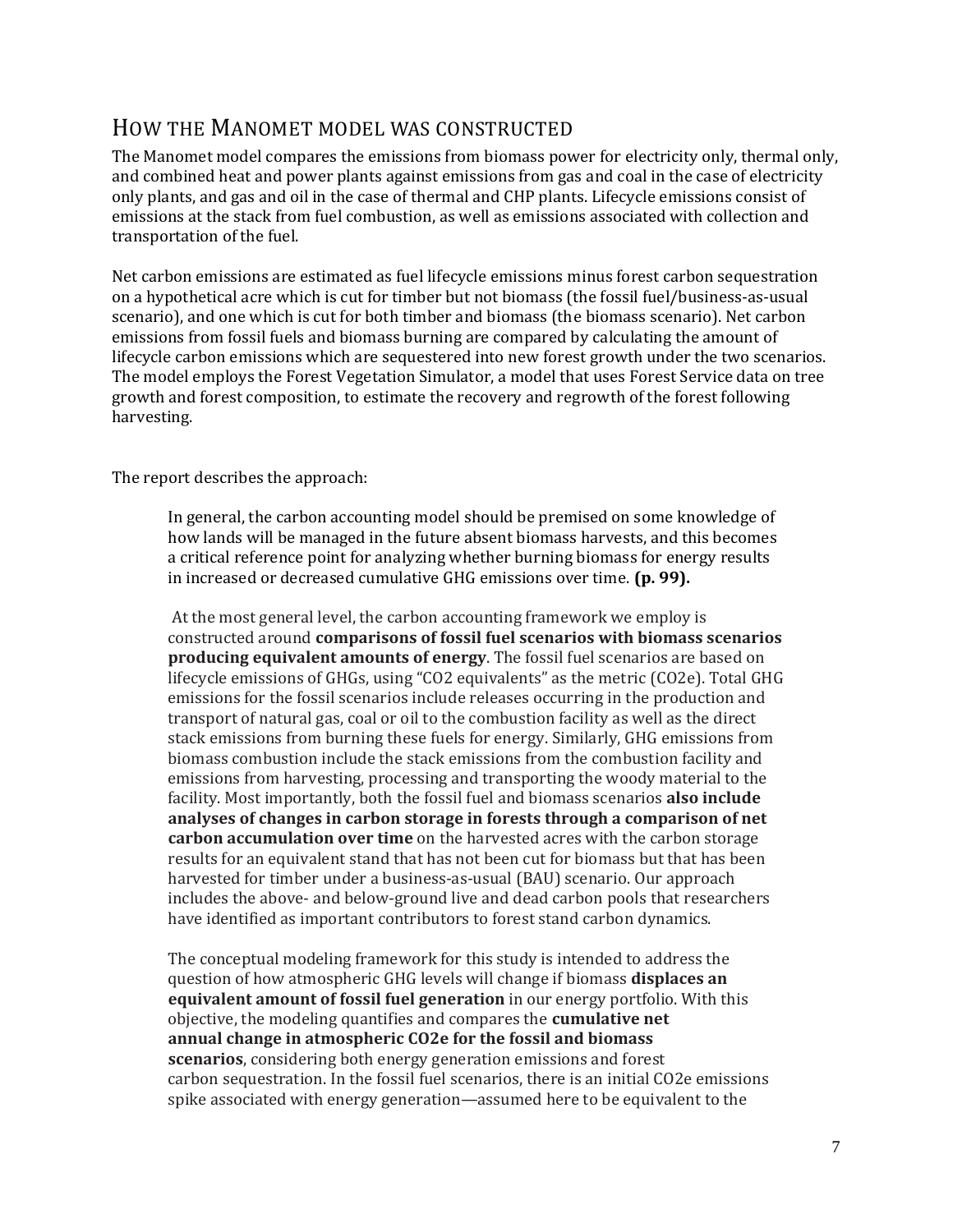energy that would be produced by the combustion of biomass harvested from one acre—**which is then followed by a drawing down over time (resequestration) of atmospheric CO2e by an acre of forest from which no biomass is removed for energy generation**. For the biomass scenario, there is a similar initial release of the carbon from burning wood **harvested from an identical acre of natural forest**, followed by continued future growth and sequestration of carbon in the harvested stand. **(p. 96)**

In the modeled acre cut for biomass, the forest is cut for timber at the same intensity as in the BAU scenario, but then more trees are removed to provide biomass fuel. Additionally, a portion (65%) of the branches and treetops from the trees cut for timber are removed as fuel, and the same amount of tops and branches from trees cut for biomass are removed as fuel, along with all trunk wood. The model thus assumes that 35% of all tops and branches are left onsite, and that this material rots and emits CO2 over time. The Manomet study examines six alternative harvesting scenarios at various intensities of removal.

The analysis that compares the carbon sequestered over time on a single forest acre under the BAU scenario, versus that on an acre cut for biomass, serves as the basic "building block" of an integrated analysis that considers the summed emissions over time, and the summed regrowth over time. This can best be explained by inserting the figures 6‐2a and 6‐2b from the Manomet study. The first graph shows the regrowth on an acre of forest harvested only for timber (BAU) and one harvested for timber, with additional trees cut to provide biomass fuel. Because the heavier removal on the acre cut for biomass actually increases the growth rate in the recovering forest, the two curves eventually converge:



Figure 1. Forest growth following harvest in the "business-as-usual"timber harvesting scenario, and the scenario which harvests for both timber and biomass. This graph is labeled 6-2a in the Manomet report.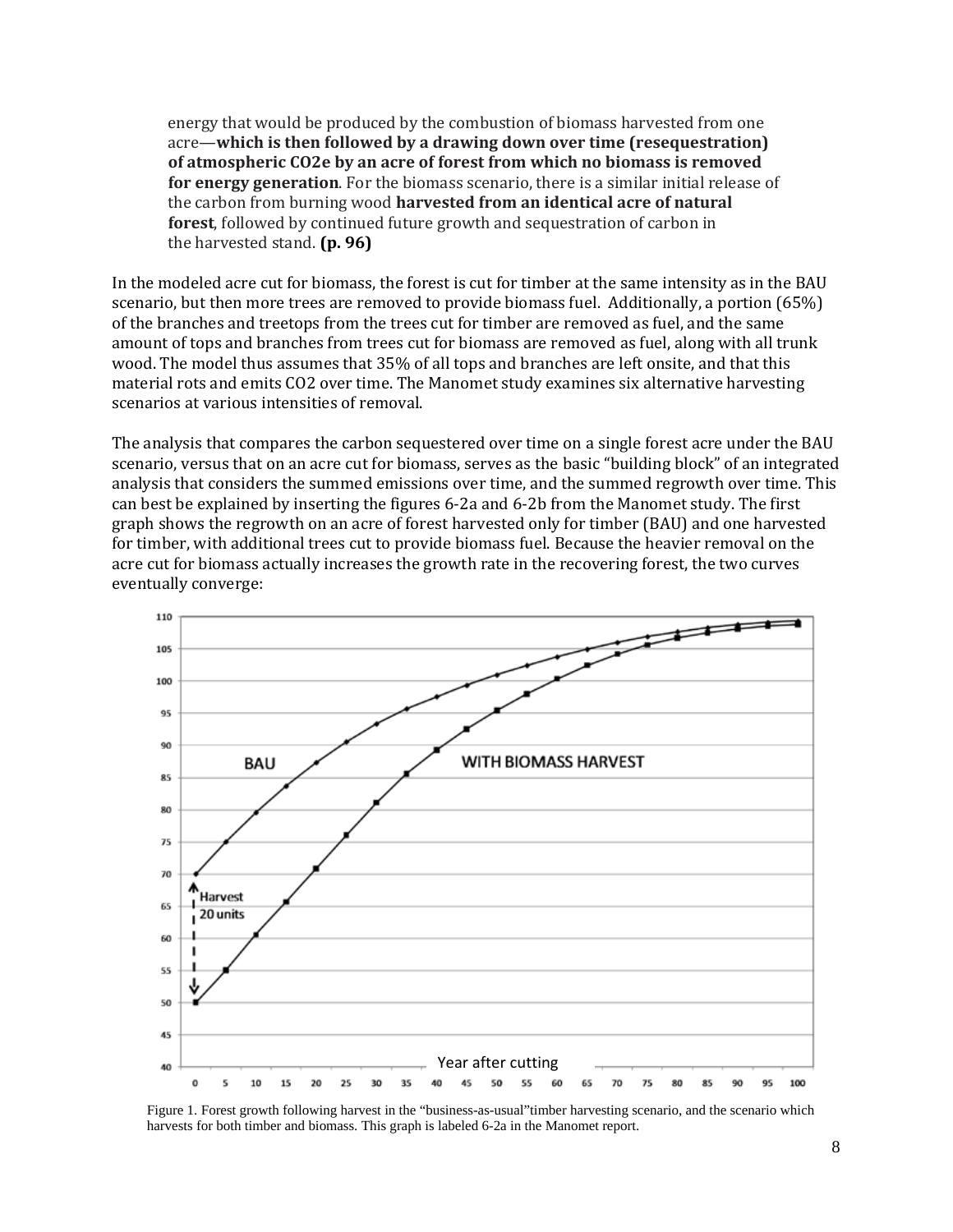The next graph shows the cumulative net emissions from biomass and fossil fuel combustion, tracking the reduction in net emissions through time as the forest grows back. The single regrowth curve represents the subtraction of the BAU curve from the biomass curve in the graph above, essentially treating the carbon that would have been sequestered under the BAU scenario, which is now lost, as an "emission" that is associated with biomass harvesting. Immediately following harvest, the biomass scenario thus starts out with a "carbon debt" of an additional 9 tons of carbon that are harvested for biomass fuel after the initial 11 tons of carbon are removed for commercial timber. The point where the curve (which describes the net emissions from biomass burning) intersects the flat line (which describes the cumulative emissions from fossil fuel burning) is the point in time when the net emissions of the two scenarios are equivalent. This occurs at approximately Year 32 in this scenario.



Figure 2. Biomass carbon debt under the biomass scenario, relative to carbon emissions from fossil fuel use, for forest cutting from a single year. The two lines cross at Year 32, a point where net emissions from biomass have achieved parity with net emissions from fossil fuels. Prior to this point, biomass power represents a carbon debt; after this point, it provides a carbon dividend , but only for a single year's worth of cutting on a particular harvested area. This graph is labeled 6-2b in the Manomet report.

It is important to understand that this curve only describes the recovery of carbon and the net carbon balance on a single acre of land harvested for biomass. The objective of the approach is to track regrowth following harvest through time, to determine the year in which the net carbon release from biomass is equivalent to the net release by an equivalent amount of energy produced by fossil fuels – the "time of equal cumulative carbon flux", which for this plot is approximately at Year 32. However, this does not describe the integrated picture of carbon emissions from a biomass facility, which operates continuously over many years and requires new forest to be cut every year. The integrated picture is more complex and consists of a series of curves, one for each year of cutting. Taking Manomet's graph of recovery on a single acre, above, and changing it to represent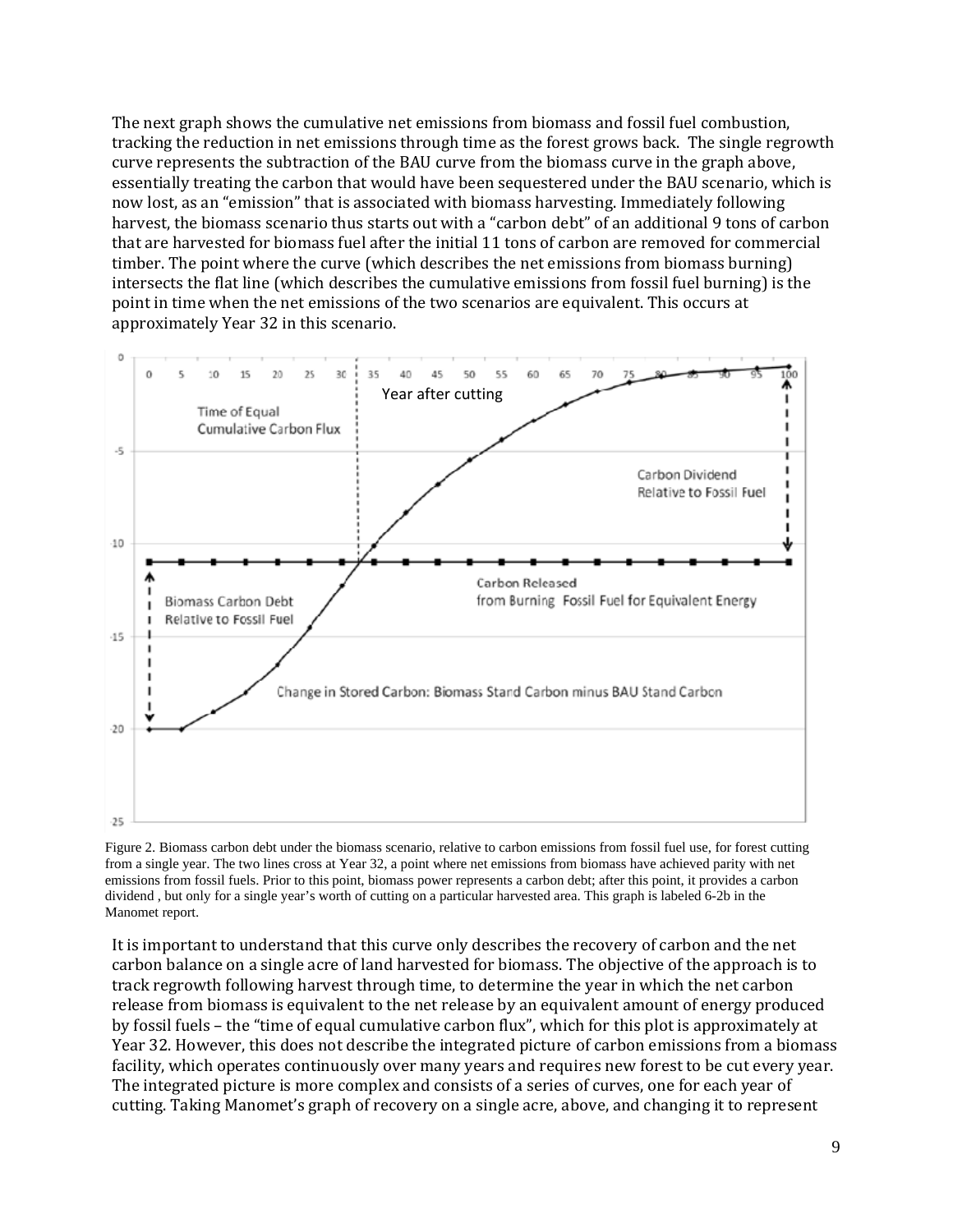several years of cutting produces the following graph, which for the sake of clarity and spacing treats the forest cutting episodes as if they happen every five years, instead of every year as they would in reality:



Figure 3. Integrated carbon emissions for a hypothetical biomass facility, assessed over a number of years. Whereas the first plot cut has regrown and achieved parity with fossil fuel emissions by Year 32, this is not the case for all subsequent plots cut, which still have carbon debts outstanding. Emissions from an actual facility, as assessed in this integrated picture, are considerably higher than for the single plot analysis presented above. At Year 32, net emissions from biomass in this hypothetical example are still 147% of those from fossil fuels.

A central problem with the Manomet study is the amount of space the report devotes to discussing the recovery of a single plot after cutting, and the relatively minimal of space used to discuss the integrated picture of total facility carbon emissions. This may be confusing to the typical reader of the report who is unlikely to have time to review it in detail. As can be seen from the analysis associated with the last graph, it takes much longer to achieve parity between biomass and fossil fuel carbon emissions when more than one year of cutting is considered. Whereas the single year analysis finds parity for biomass and fossil fuel emissions at Year 32, cumulative analysis of several years finds that biomass emissions are still 147% of fossil fuel emissions at Year 32.

The Manomet report does make this point. However, the analysis of cumulative effects, which is central to understanding the impact of biomass power, is only found at the very end of the report, where it is described as simply "another way" of looking at the data (this description also occurs in the executive summary, after the explanation of single‐year results).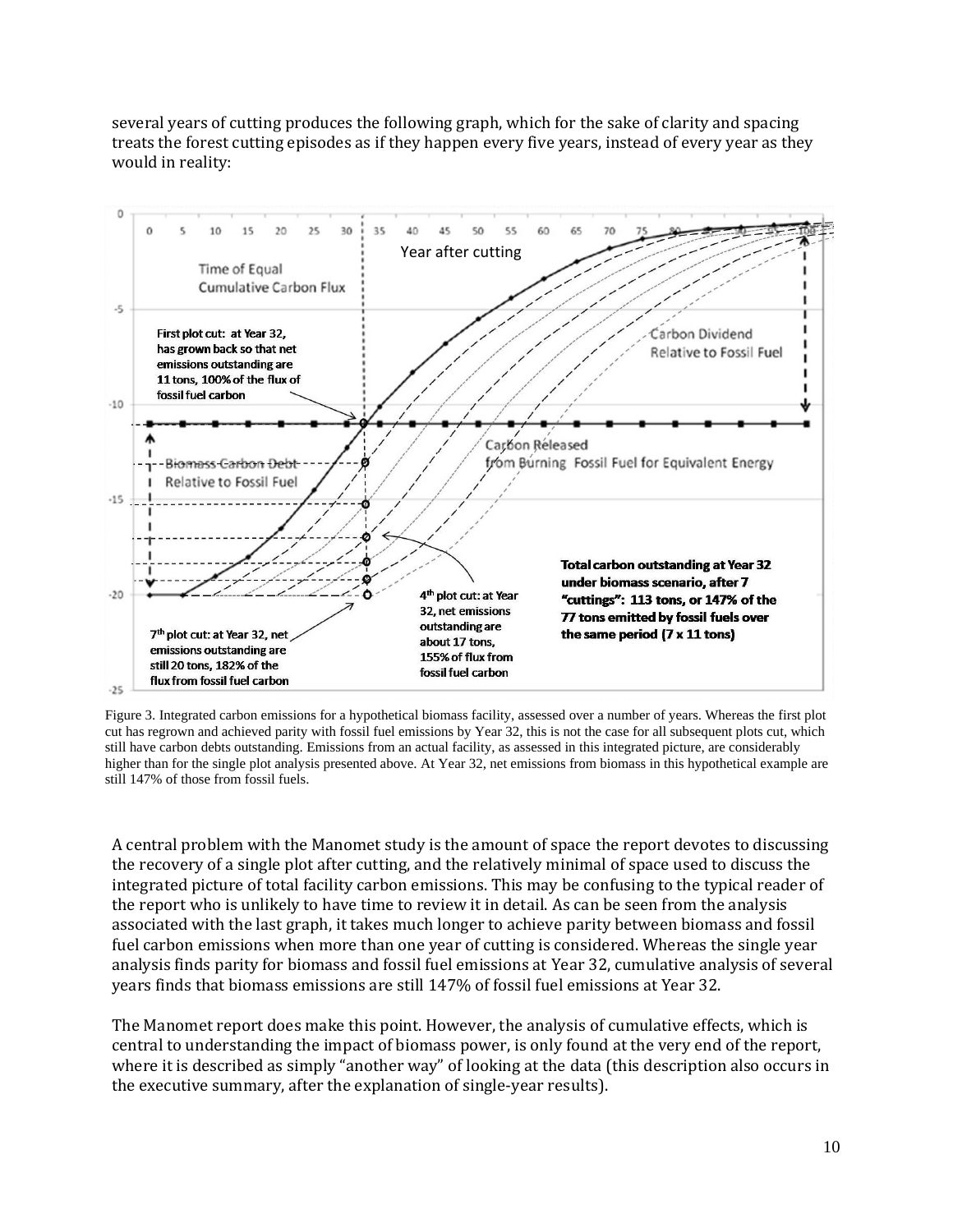Another way of comparing the relative contributions of carbon debts and carbon dividends is to **estimate the difference in cumulative net atmospheric carbon emissions between using biomass and fossil fuel for energy at some future point in time**. Due to the importance of demonstrating progress in reducing greenhouse gas emissions by 2050 as part of the Massachusetts Global Warming Solutions Act, we have provided such a comparison for our six harvest scenarios in Exhibit 6‐14. **(p. 111)**

Chapter 6, where the modeling results are described, devotes 15 pages to developing the results for the single‐year analysis, even presenting charts such as exhibit 6‐13 that create the impression that the time to parity under different forms of energy generation (thermal, CHP, and electric-only) is as low as 7 years when oil thermal heat is replaced, *a conclusion that would only be true if a biomass facility operated for a single year, then shut down*. A single page is devoted to discussion of the integrated multi‐year analysis.

In the executive summary, these same time‐to‐parity results for the single‐year analysis are presented *before* the discussion of cumulative effects, giving the impression that these are the more significant results. This is a major deficit in the report, particularly since the actual time‐to‐parity results for the cumulative effects analysis are never calculated.

#### *Assumptions upon which the study conclusions depend*

All of the assumptions listed below minimize the calculation of net carbon emissions from biomass. To the extent that these assumptions are not warranted, the Manomet study has underestimated the actual carbon emission impacts of biomass power, calling into question its conclusion that biomass will emit less net carbon over time than other forms of generation.

- 1. **Large trees are used for biomass fuel**. Because forest regrowth rates in the model are to a large extent a function of the intensity of harvest (with heavier harvests of larger, older trees opening up more space for regrowth to occur), the model achieves maximal regrowth and resequestration of carbon released by biomass burning by assuming that relatively large, old trees are logged for biomass.
- 2. **Harvested forest stands must not be recut pending carbon sequestration.** The model additionally requires that once a stand has been cut, it must not be re‐cut until it has achieved a large proportion of the amount of standing carbon in an unmanaged stand.
- 3. **A high percentage of tops and limbs are used as fuel**. Because the tops and limbs of trees harvested for timber under the BAU scenario are assumed to stay in the forest and rot, producing carbon, the model assumes almost no carbon penalty for collecting this material and burning it. The model assumes that 65% of all tops and limbs generated on acres harvested for biomass can be removed from the forest for use as fuel, supplying a relatively large "low carbon" source of fuel in the model.
- 4. **Biomass harvesting only occurs on land that is already being harvested for timber**. The study takes as its BAU assumption that land is harvested for timber, and that all residues are left in the forest in this case, whereas a portion is collected for fuel in the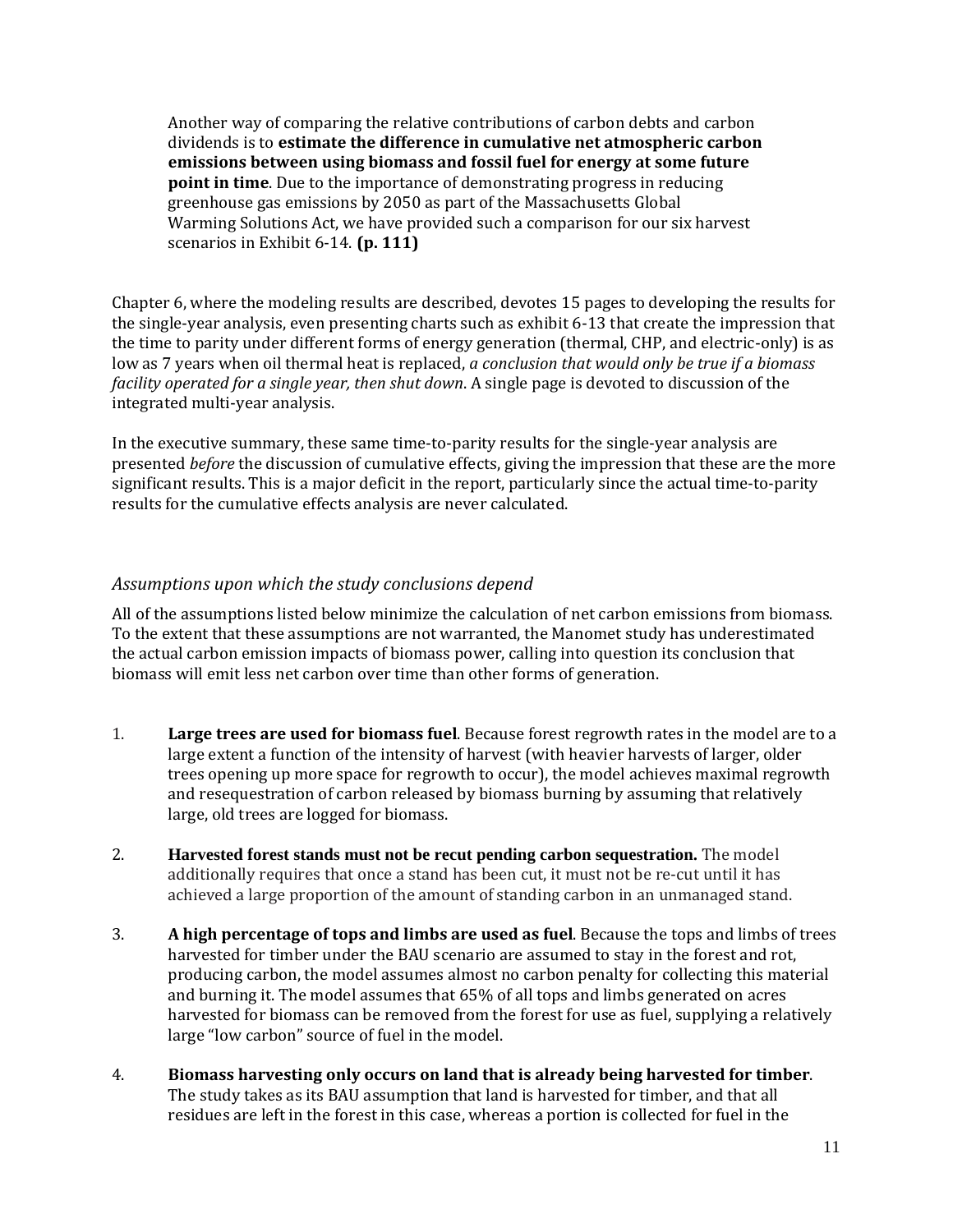biomass scenario. The study draws no conclusions concerning carbon dynamics and regrowth in forests cut solely for biomass.

- 5. **Soil carbon emissions are negligible**. The soil carbon pool is extremely large, and a significant fraction of it is easily decomposed and evolved as CO2 when soils are disturbed by logging. However, the Manomet model completely disregards this source of emissions that are associated with biomass harvesting.
- 6. **Firewood harvesting is not impacted**. Although indirect land use effects can be major sources of greenhouse gas emissions from biomass harvest, and although the RFP for the Manomet study requested that the study evaluate indirect land use effects, the study does not acknowledge that displacement of firewood harvest by biomass harvest could result in "leakage" of firewood harvesting and more forestland being cut for firewood.
- 7. **Wood pellet manufacture incurs no more carbon debt than green chips**. Although it is well-established that manufacture of wood pellets requires significant inputs of green wood in excess of the heating value actually embodied in the pellets produced, as well as significant fossil fuel expenditures, the study treats wood pellets as embodying the same amount of carbon and energy as green wood chips.
- 8. **Wood from landclearing incurs little carbon debt.** The study concludes that woody biomass from non‐forestry sources, such as from land‐clearing, will not entail any greater greenhouse gas emissions than forestry wood. However, no modeling is conducted to substantiate this conclusion.

### REVIEW OF ASSUMPTIONS

#### *Large trees are used for biomass fuel*

Because forest regrowth rates in the model are to a large extent a function of the intensity of harvest (with heavier harvests of larger, older trees opening up more space for regrowth to occur), the model achieves maximal regrowth and resequestration of carbon released by biomass burning by assuming that relatively large, old trees are logged for biomass.

Alternatively, for some stands, and **especially for slowgrowing older stands**, harvesting would be expected to **increase the carbon accumulation rate** (at least after the site recovers from the initial effects of the harvest) and lead to relatively more rapid increases in carbon dividends. Determining the time path for paying off the carbon debts and accumulating carbon dividends is a principle focus of our modeling approach. (**p. 99**)

Although biomass harvesting is often presented as a way of clearing out small trees in overgrown forests, the model does not treat the smallest trees as an available source of biomass fuel, instead setting a minimum diameter of 7 inches for trees to be cut:

Approximately 65% of the standing trees on Massachusetts timberland are 1"−5" DBH; however, in spite of their large numbers, these sapling-size trees represent only 5% of the timber volume on a tonnage basis (FIA Statistics for 2008). **It would**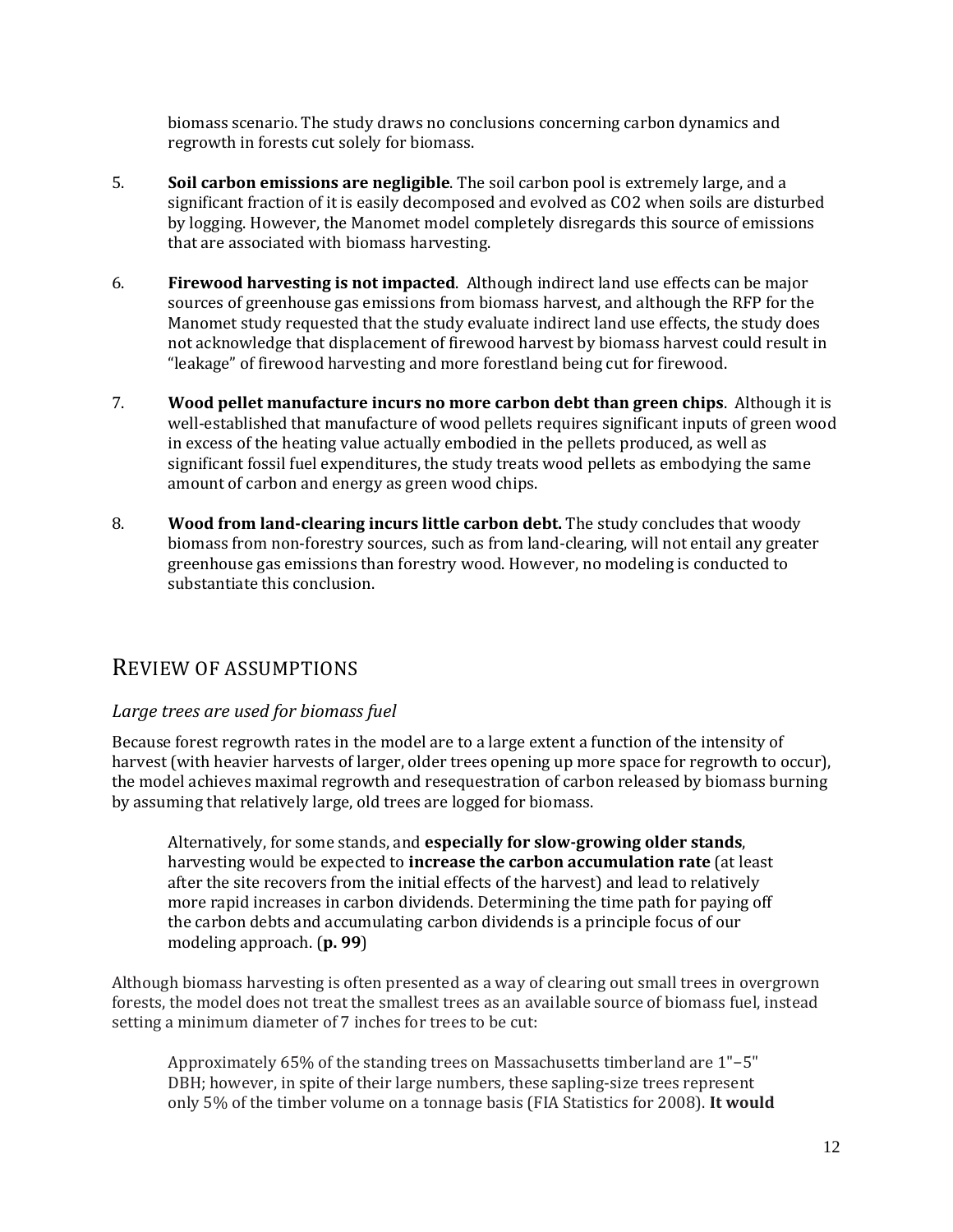**be cost prohibitive to harvest trees in this size class based on our analysis**. In order to be competitive in current markets, biomass producers would need to harvest trees with low stumpage value that are greater than 5" DBH. (**p. 42**)

The model suggests that the **minimum size threshold for wholetree harvesting in Massachusetts is in the range of 7.0−9.0 inches DBH** if the economic objective is to deliver chips to a bioenergy plant at a cost of about \$30 (or less) per green ton.(**p. 41**)

It seems that **precommercial thinnings and small trees should be excluded as part of the biomass resource in Massachusetts**—as one logger in Maine told us anecdotally, "the fastest way to go broke in the biomass business is to harvest 2‐to‐6 inch trees... These model results clearly demonstrate the critical importance of tree size and handling costs in the economics of whole‐tree harvesting: **wholetree harvesting appears to be cost prohibitive for saplingsize trees**. (**p. 41**)

The study concedes that some of the harvesting assumptions in the model could decrease the future economic value of the forest:

However, new biomass markets may cause the harvest of trees that would **eventually develop into valuable crop trees if left to grow**. A straight, healthy 10" oak tree that would someday grow to be an 18" high‐value veneer log might be removed too early in order to capture its much lower biomass value today. The misuse of low thinnings to remove biomass **could also remove the future sawtimber crop** as well as the forest structure referred to earlier.(**p. 73**)

Biomass harvesting is often portrayed as a way to create a market for small, low‐value understory trees that are removed in thinning operations on commercial timber stands. However, removal of such trees does not cause the same growth and recovery in forest carbon as removing large trees does. Therefore, actual carbon recovery times are likely longer than represented by the harvesting scenarios that Manomet modeled, meaning that carbon debts persist longer.

#### *Harvested forest stands must not be recut pending carbon sequestration.*

The model additionally requires that once a stand has been cut, *it must not be recut* until it has achieved a large proportion of the amount of standing carbon in an unmanaged stand. However, the study itself acknowledges this assumption is likely unwarranted:

The scenarios we defined as "biomass" harvests (Biomass 40%, Biomass BA40, Biomass BA60) maintain high growth rates for several decades. Because of this increased growth rate, even the heavier harvested stands can reach almost 90% of the volume that could have been achieved in an unmanaged scenario. So, over a long period of time, biomass harvests have an opportunity to recover a large portion of the carbon volume removed during the harvest. However, this **assumes no future harvests in the stand as well as an absence of any significant disturbance event. Both are unlikely**. (**p. 86**)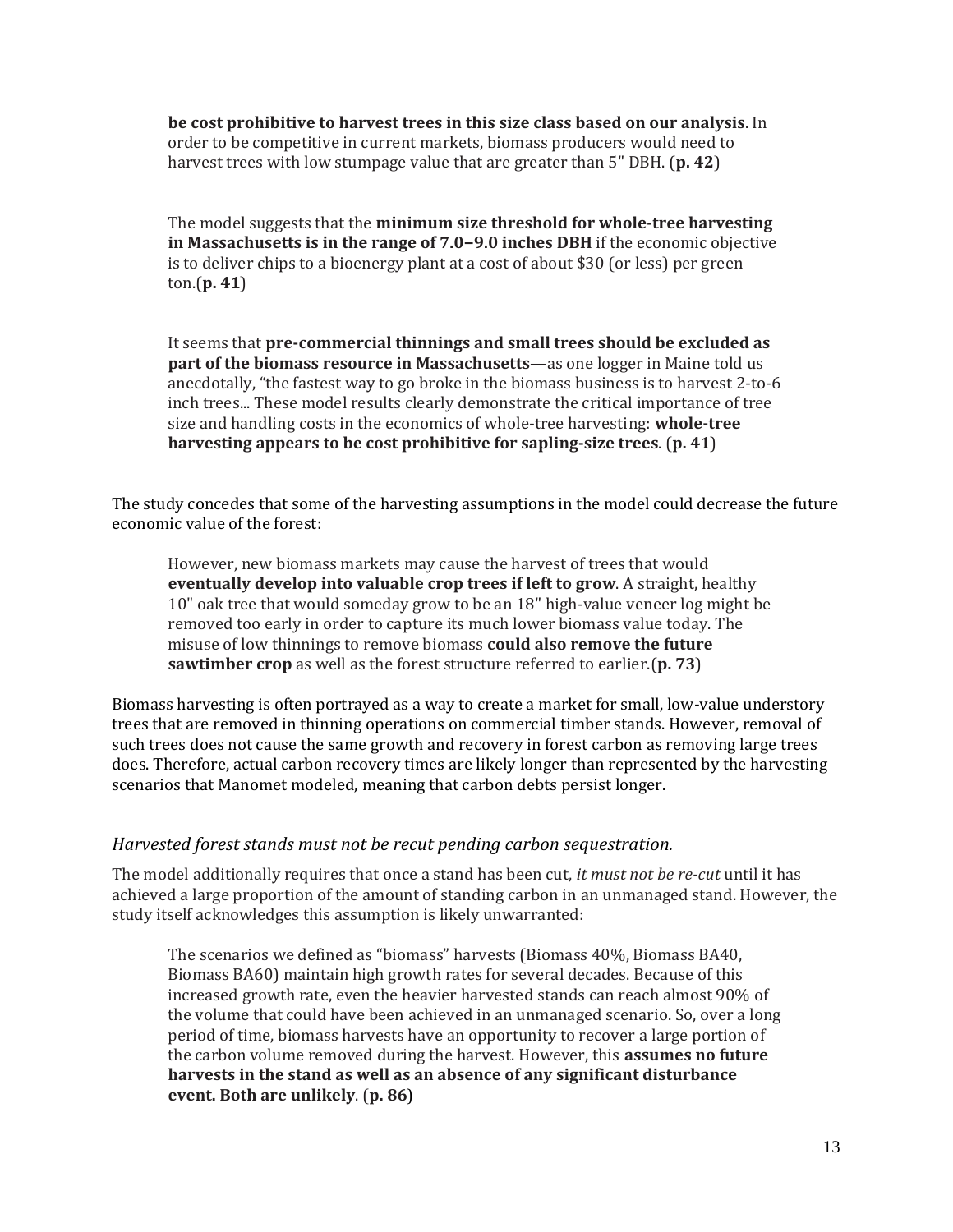Despite acknowledging that it is unlikely that having been cut for biomass, forests would be left uncut until a required level of carbon sequestration had been achieved, some of the central findings of the model depend on this assumption. For instance, the table of cumulative carbon dividends presented in exhibit 6‐15, which describes the amount by which carbon sequestration under the biomass scenario would exceed that under the fossil fuel scenario for the 2010 to 2100 period, is based on the assumption that these acres would not be re‐cut over this period. Even assuming that every one of the approximately 22,000 acres of private land cut for timber each year<sup>1</sup> were also available to provide biomass, the assumption that no acre could be recut over the 2010 to 2100 period would take a cumulative 1.98 million acres of forest out of production pending carbon resequestration. On a practical level, it seems unrealistic to assume that forests would be left uncut for even much shorter periods, if only because of the difficulties of enforcement. Presuming that biomass fuel would be licensed in some way by the state, the permissibility of any source would depend on future actions – i.e., the ongoing management of land into the future to ensure carbon sequestration – which seems much to ask for an already overburdened state government.

The study does attempt to grapple with the kinds of protections and enforcement that would be necessary to put in place at the state level, noting that many existing protections in forestry are voluntary and are probably not sufficient:

Although in many cases BMPs are voluntary, water pollution control requirements are not, and therefore landowners are compelled by law to adopt water quality BMPs to avoid legal penalties. This may explain the relatively high rates reported for national compliance (86%) and in the Northeast (82%) (Edwards 2002). Biomass harvesting standards must address several management criteria such as protection and maintenance of forest structure for wildlife habitat, soil nutrient protection, and forest‐stand productivity. **These criteria, unlike those for water quality, typically have no legal foundation to compel compliance**. (**p. 69**)

The study concedes that the harvest scenarios upon which their results depend are probably not realistic for other reasons, as well. For instance, the Forest Vegetation Simulator does not have the flexibility to simulate the kinds of harvests that are actually conducted by landowners:

The impact of different silvicultural prescriptions has been more difficult to evaluate using the FVS model. The present set of scenarios uses a thin‐from‐above strategy linked to residual stand carbon targets for all harvests. **These types of harvests tend to open the canopy and promote more rapid regeneration and growth of residual trees**. While this silvicultural approach may provide a reasonable representation of how a landowner who harvests stands heavily in a BAU is likely to conduct a biomass harvest, **it is less likely that someone who cuts their land less heavily would continue to remove canopy trees for biomass** (unless they had an unusual number of canopy cull trees remaining after the timber quality trees are removed). More likely in this case is that the landowners would harvest the BAU timber trees and then selectively remove poor quality and suppressed trees across all diameter classes down to about 8 inches. We hypothesized that **this type of harvest would result in a slower recovery** compared to thinning from above. Unfortunately, the complexity of this type of harvest was difficult to mimic with FVS.

1

<sup>&</sup>lt;sup>1</sup> The study states on p. 31 that an average of  $22,000$  acres of private land are harvested each year.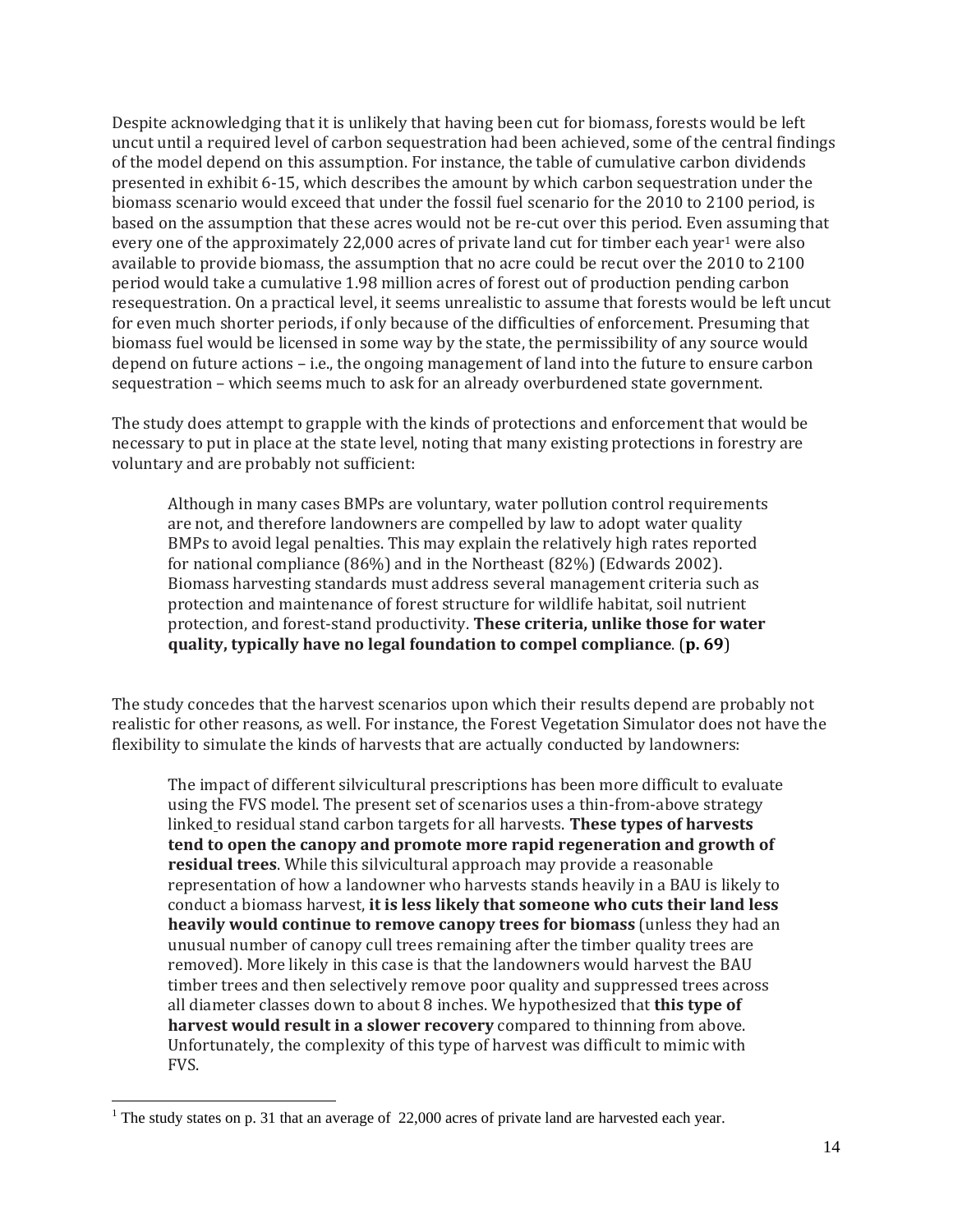Although project resources were not adequate to manually simulate this type of harvest for all FIA stands, we did conduct a sensitivity analysis for two stands with average volumes. For each of these stands we simulated a BAU harvest removing 20% of the stand carbon, followed by removal of residual trees across all diameter classes above 8 inches down to basal areas similar to the target in Scenario 4. For these two stands, the results, shown in Exhibit 6‐11, **do indicate a slowing of carbon recovery profiles** relative to Scenario 4, although two stands are not enough to draw any conclusions about average impacts of this silvicultural prescription. **What can be said is that stands harvested in this manner will probably recover carbon more slowly** than would be suggested by Scenario 4; how much more slowly on average we did not determine; it is clear however that on a stand‐by‐stand basis the **magnitude of the slowdown can vary considerably**. (**p. 109**)

It is unfortunate that despite acknowledging a number of uncertainties in the text, the Manomet study still presents results for the time required for biomass scenarios to switch from incurring carbon debts to providing carbon dividends as if there is a high degree of confidence in the modeling.

#### *A high percentage of tops and limbs are used as fuel*

Because the tops and limbs of trees harvested for timber under the BAU scenario are assumed to stay in the forest and rot, producing carbon, the model assumes almost no carbon penalty for collecting this material and burning it. The model assumes that 65% of all tops and limbs generated from timber harvesting can be used for fuel, supplying a relatively large "low carbon" source of biomass in the model. The study states the rationale as follows:

In order to project biomass supplies that can be used to meet potential demand from new bioenergy plants, we have assumed that 65% of the tops and limbs from harvested trees can be recovered on acres where silvicultural prescriptions include whole‐tree biomass harvests. This percentage was selected for two reasons: 1) **it leaves behind more than enough material to conform to the ecological guidelines** that have been spelled out in Chapter 4; 2) it recognizes that a significant share of tops and limbs remain uneconomic due to timber breakage, small pieces, and small branches. (**p. 39**)

However, the ecological guidelines set out in Chapter 4 are quite general, an issue treated in more detail below, and the reader is left with little confidence that firm ecological guidelines have been set, much less conformed to. It seems likely that selection of 65% as an allowable level of harvest for tops and limbs, which are essentially treated as a low‐carbon source of fuel by the model, is actually necessary to achieve the switch from biomass carbon debt to carbon dividend in a timely manner:

The harvest and use of tops and limbs for biomass can have an **important influence on carbon recovery times and profiles**: tops and limbs decay quickly if left in the forest and so their use comes with little carbon "cost" which tends to shorten carbon recovery times. **Conversely, if tops and limbs from a biomass harvest of cull**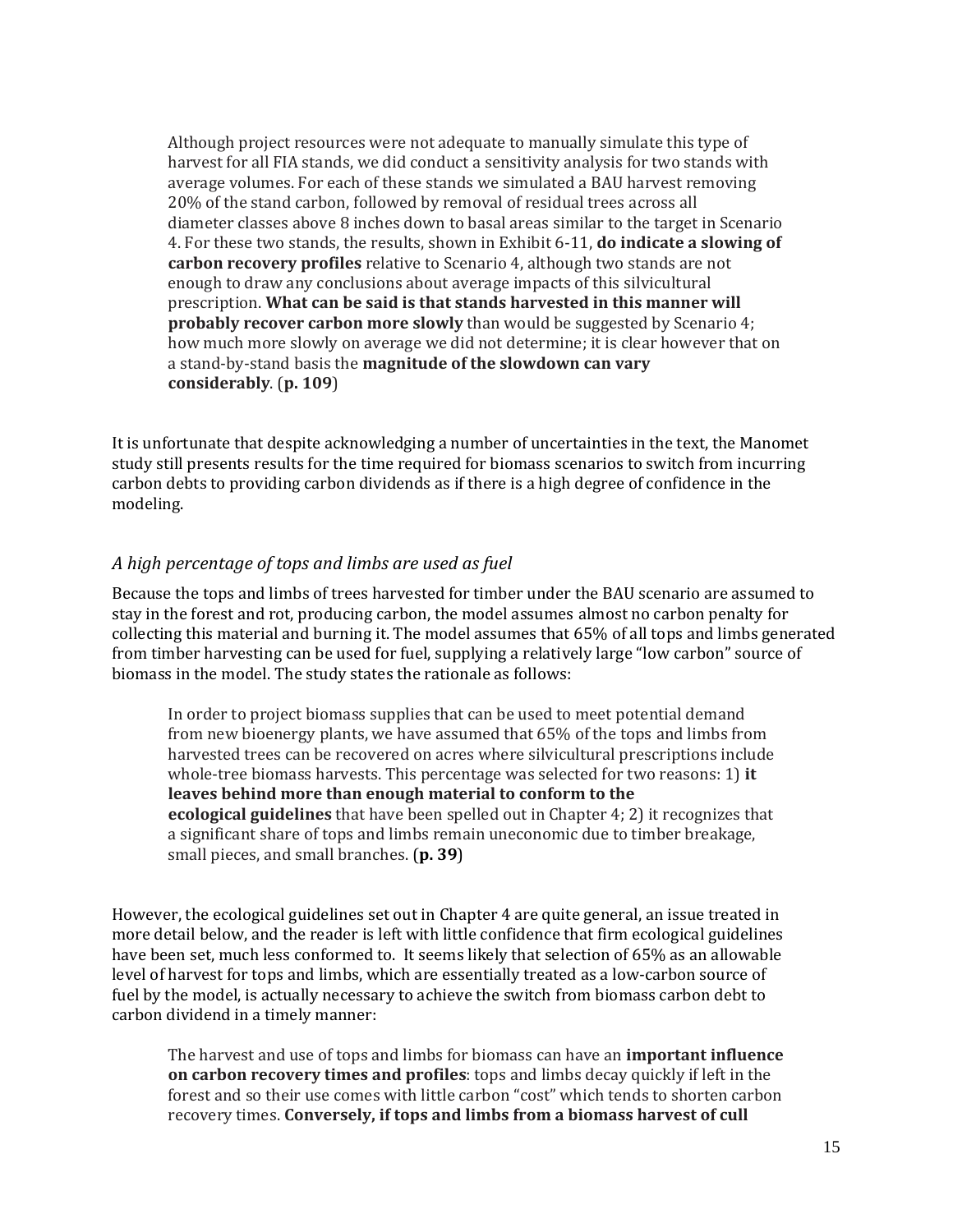**trees were left in the woods to decay, this "unharvested" carbon would delay recovery times, effectively penalizing wood biomass relative to fossil fuels**.(**p. 109**)

**When tops and limbs are left onsite, all three scenarios show net carbon losses between the initial period and the 10year mark**; in addition, **carbon losses in year 10 are substantial** relative to the recovery levels in the scenarios in which tops and limbs are taken and used for bioenergy. (**p. 110**)

In other words, it seems likely that the Manomet study would not have been able to portray biomass with even as favorable a carbon profile as it did, had a smaller percentage of tops and limbs been considered available as fuel. Given the several permutations on modeling described in the study, it is regrettable the study did not provide more detail about how leaving more tops and limbs in the forest would affect net carbon emissions.

Is it feasible to collect tops and limbs? The study in fact concludes that the practice is economical only in conjunction with whole-tree harvesting:

 As discussed in the wood supply analysis in Chapter 3, the **harvest of tops and limbs would likely be economical only when harvested with wholetree systems**. Biomass harvested in this manner can be used for any type of bioenergy technology. However, biomass can also be harvested with traditional methods or cut-to-length methods when these systems are preferred due to operating restrictions and/ or landowner preferences. These roundwood operations tend to be more costly, **but yield higherquality bole chips that are preferred by thermal, CHP and pellet facilities**. Importantly, leaving tops and limbs behind as forest residues would **increase carbon recovery times** for bioenergy technologies that utilize the bole chips that are produced. (**p. 109**)

The distinction between facilities that use just chips from boles/ trunks and those that use wholetree chips is an important one. Many small thermal biomass facilities depend on "higher quality" wood produced from boles, wood that is cleaner‐burning and more consistent in quality. Pellet manufacture also preferentially uses bole wood. Questions of how preferentially harvesting for bole wood will affect the total amount of trees cut for clean chips and pellet feedstock are just starting to be explored, but given the Manomet study's endorsement of the thermal and CHP facilities that prefer these higher quality wood sources, it is unfortunate that the study does not explore these questions in more detail.

#### Soil nutrient implications of taking tops and limbs for fuel

The tops and limbs of a tree are the repository of a large share of its total nutrients, and this low‐ diameter material may actually represent a significant proportion of the biologically available pool of soil nutrients. How much such material should be left after logging not only to maintain these nutrient stocks, but also to protect soils against erosion and provide wildlife habitat, is the focus of many questions concerning the responsible use of woody biomass. Regarding the importance of leaving tops and limbs for forest ecological function, the Manomet study relies heavily on studies from the Forest Guild, specifically the Evans and Kelty "Ecology of Deadwood" report, which is included in an appendix to the study. The Manomet study repeats the conclusions of Forest Guild studies that there is little consensus regarding how much material should be left: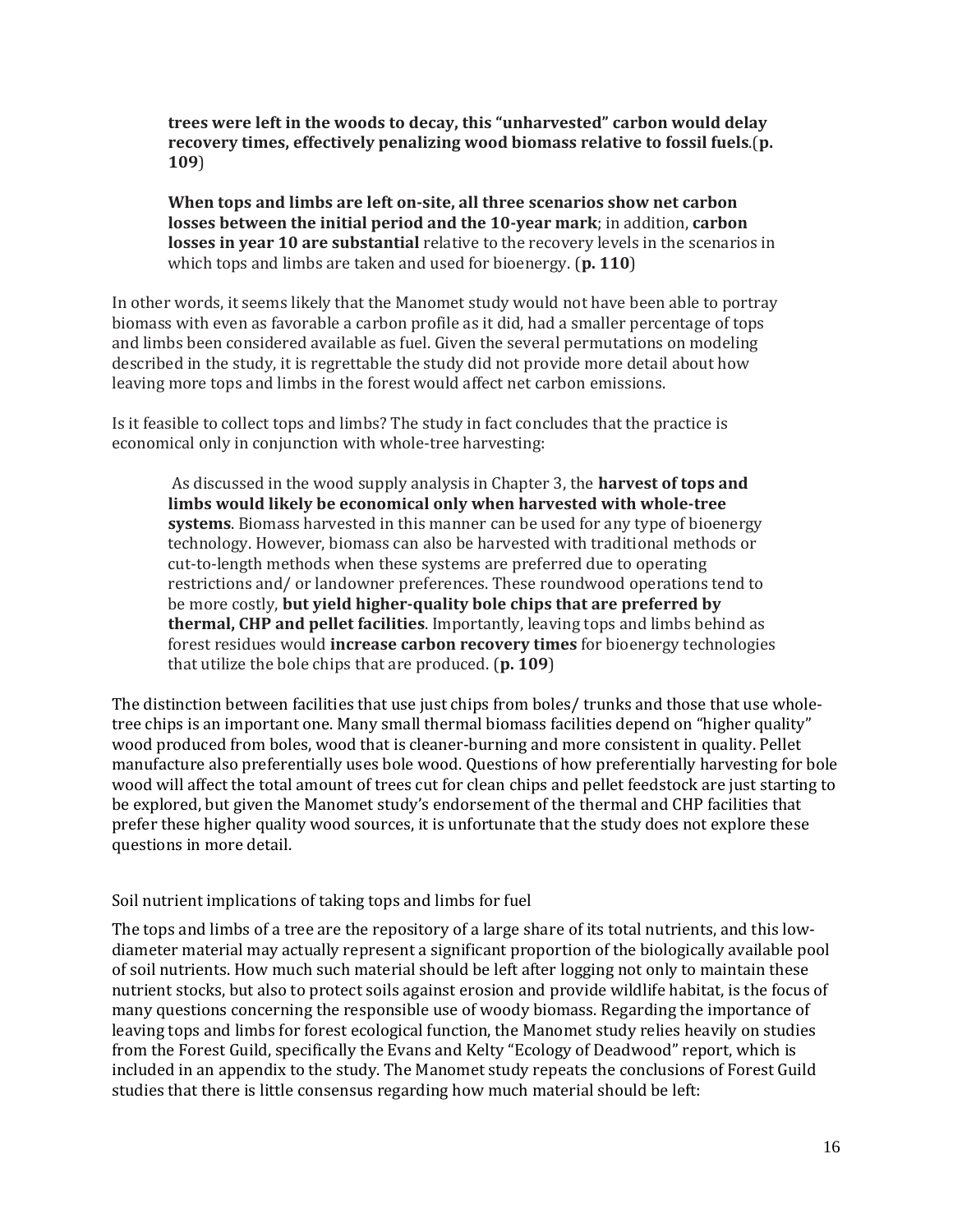A review of scientific data suggests that when both sensitive sites (including low‐ nutrient) and clearcutting with whole‐tree removal are avoided, then nutrient capital can be protected (see also Hacker 2005). **However, there is no scientific consensus on this point because of the range of treatments and experimental sites** (Grigal 2000). It is important to emphasize that the **impact on soil nutrients is site dependent**. Low‐nutrient sites are **much more likely to be damaged** by intensive biomass removal than sites with great nutrient capital or more rapid nutrient inputs. A report on impacts of biomass harvesting from Massachusetts suggested that with partial removals (i.e., a combination of crown thinning and low thinning that removes all small trees for biomass and generates from **9 – 25 dry t/ac** or 20 – 56 Mg/ha) **stocks of Ca, the nutrient of greatest concern, could be replenished in 71 years** (Kelty et al. 2008). The Massachusetts study was based on previous research with similar results from Connecticut (Tritton et al. 1987, Hornbeck et al. 1990). Leaching, particularly of Ca due to acidic precipitation, can reduce the nutrients available to forests even without harvests (Pierce et al. 1993). However, the Ca‐P mineral apatite may provide more sustainable supplies of Ca to forests growing in young soils formed in granitoid parent materials (Yanai et al. 2005). (**p. 141** of Manomet report).

The Kelty study cited in the report concluded that removal of just 9 – 25 dry tons of biomass per acre, an amount similar to that contemplated in the Manomet harvesting scenarios, could lead to soil nutrient depletion that lasted seven decades. The Manomet study downplays this finding, instead calling for more study of the issue and formulation of site-specific guidance for how much top and limb material can be removed:

In Massachusetts it will be **important to identify the soils where there are concerns regarding current nutrient status** as well as those soils that could be degraded with repeated biomass harvests. (**p. 75**)

Despite acknowledging considerable uncertainty regarding the ecological sustainability of removing a large proportion of tops and limbs, the Manomet study does not present any substantive data or nutrient budgets to support the conclusion that 65% of tops and limbs can be removed at all sites. However, the carbon accounting component of the study relies on at least this much material being available, implicitly assuming that the maximum amount of tops and limbs can be removed in every case.

Although the study does call for the creation of guidelines on how much material should be retained in the forest, there is little discussion of how such guidelines could be practically implemented or the unusual amount of knowledge about a site's nutrient status and both past and future harvest plans that would be required of foresters when deciding how much material to leave:

In areas that do not qualify as low-nutrient sites, where  $1/3$  of the basal area is being removed on a 15‐ to 20‐year cutting cycle, it is our professional judgment that **retaining 1/4 to 1/3 of tops and limbs will limit the risk of nutrient depletion** and other negative impacts in most forest and soil types. Additional retention of tops and limbs may be necessary **when harvests remove more trees or harvests are more frequent**. Similarly where the **nutrient capital is deficient** or the **nutrient status is unknown**, increased retention of tops, branches, needles, and leaves is recommended. **Conversely, if harvests remove a lower percentage of**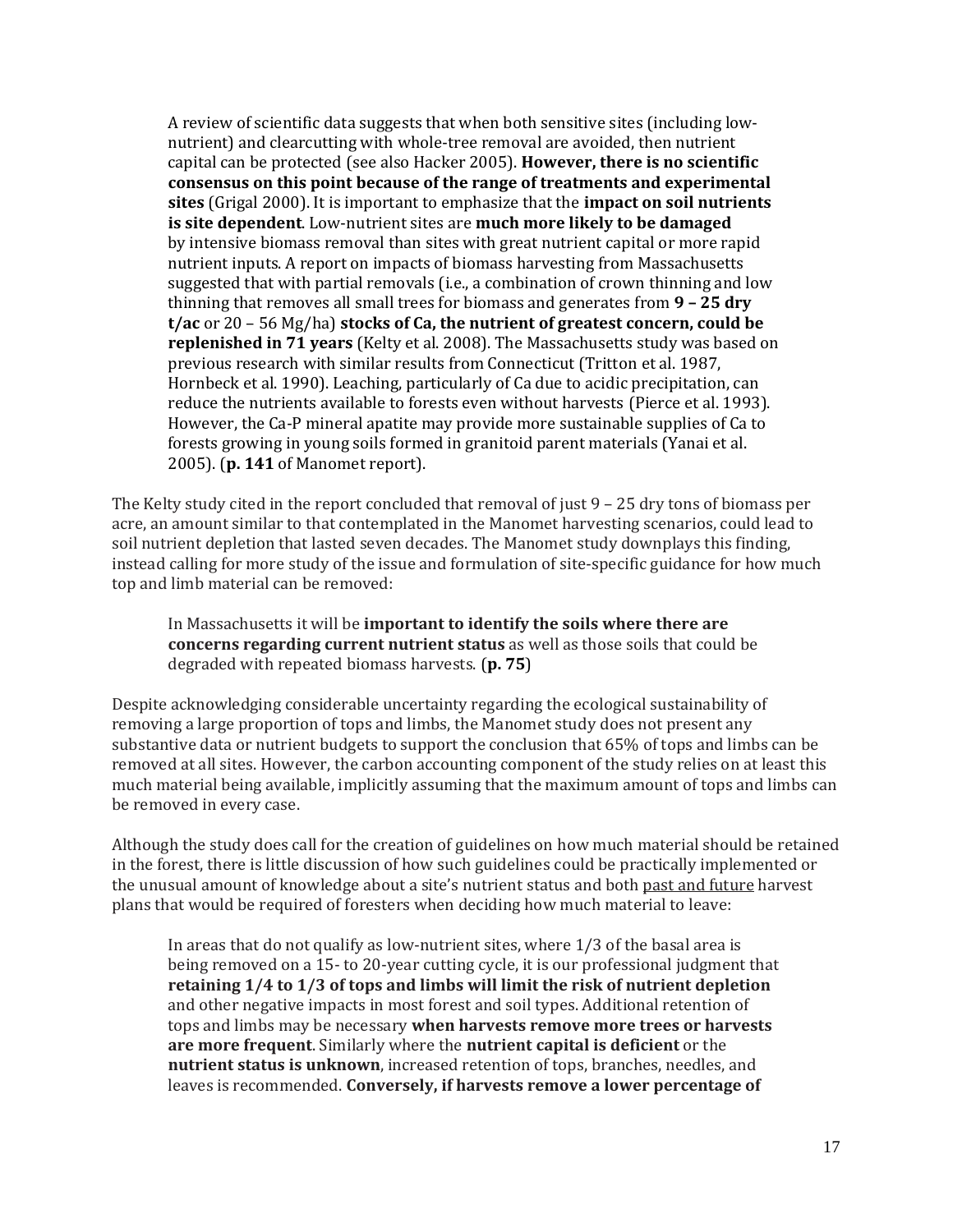**basal area**, **entries are less frequent**, **or the site is nutrientrich**, then fewer tops and limbs need to be retained on‐site. (**p. 48**)

Implementing such protections and ensuring sufficient material is left onsite to maintain soil productivity would also involve foresters willingly forgoing a revenue stream from which they would otherwise profit.

With regard to use of tops and limbs from timber harvests as a "low carbon" biomass fuel source, the picture that emerges is that removal of at least 65% of this material is necessary for the Manomet model to reduce the apparent carbon emissions from biomass, since this material is assumed to decompose anyway and thus to represent a negligible addition of carbon if it is combusted. However, the study is not able to say with confidence or produce a body of evidence to demonstrate that removal of this amount of tops and limbs will not deplete soils or damage other forest functions, instead stating that much more detailed study is needed. In sum, it appears that the goals of achieving low carbon dioxide emissions from biomass fuel and maintaining soil nutrient status may be incompatible in many cases.

#### *Biomass harvesting only occurs on land already being harvested for timber*

The study takes as its BAU assumption that land is harvested for timber, and that all residues are left in the forest in this case, whereas a portion is collected for fuel in the biomass scenario. The study does no modeling and draws no conclusions concerning carbon dynamics and regrowth in forests cut solely for biomass. Because the BAU scenario assumes that all sawlog residues are left in the forest, this generates a large amount of relatively "low carbon" material to be harvested as fuel under the biomass scenario, because the FVS model treats this material as if it decomposes relatively quickly. The fact that the study does not examine carbon dynamics in stands cut solely for biomass is a considerable omission from the model; in fact, under such scenarios, carbon debts would be considerably longer than the Manomet study concludes.

#### *Soil carbon emissions are negligible*

The soil carbon pool is extremely large, and a significant fraction of it is easily decomposed and evolved as CO2 when soils are disturbed by logging. However, the Manomet model completely disregards this source of emissions that are associated with biomass harvesting.

#### The study states

Our FVS model simulations captured the carbon dynamics associated with the forest floor and belowground live and belowground dead root systems. **Mineral soils were not included in our analyses, but appear generally not to be a longterm issue**. A meta-analysis published in 2001 by Johnson and Curtis found that forest harvesting, on average, had little or no effect on soil carbon and nitrogen. However, a more recent review (**Nave et al., 2010**) found consistent losses of forest floor carbon in temperate forest, **but mineral soils showed no significant, overall change in carbon storage due to harvest, and variation among mineral soils was best explained by soil taxonomy**.(**p. 83**)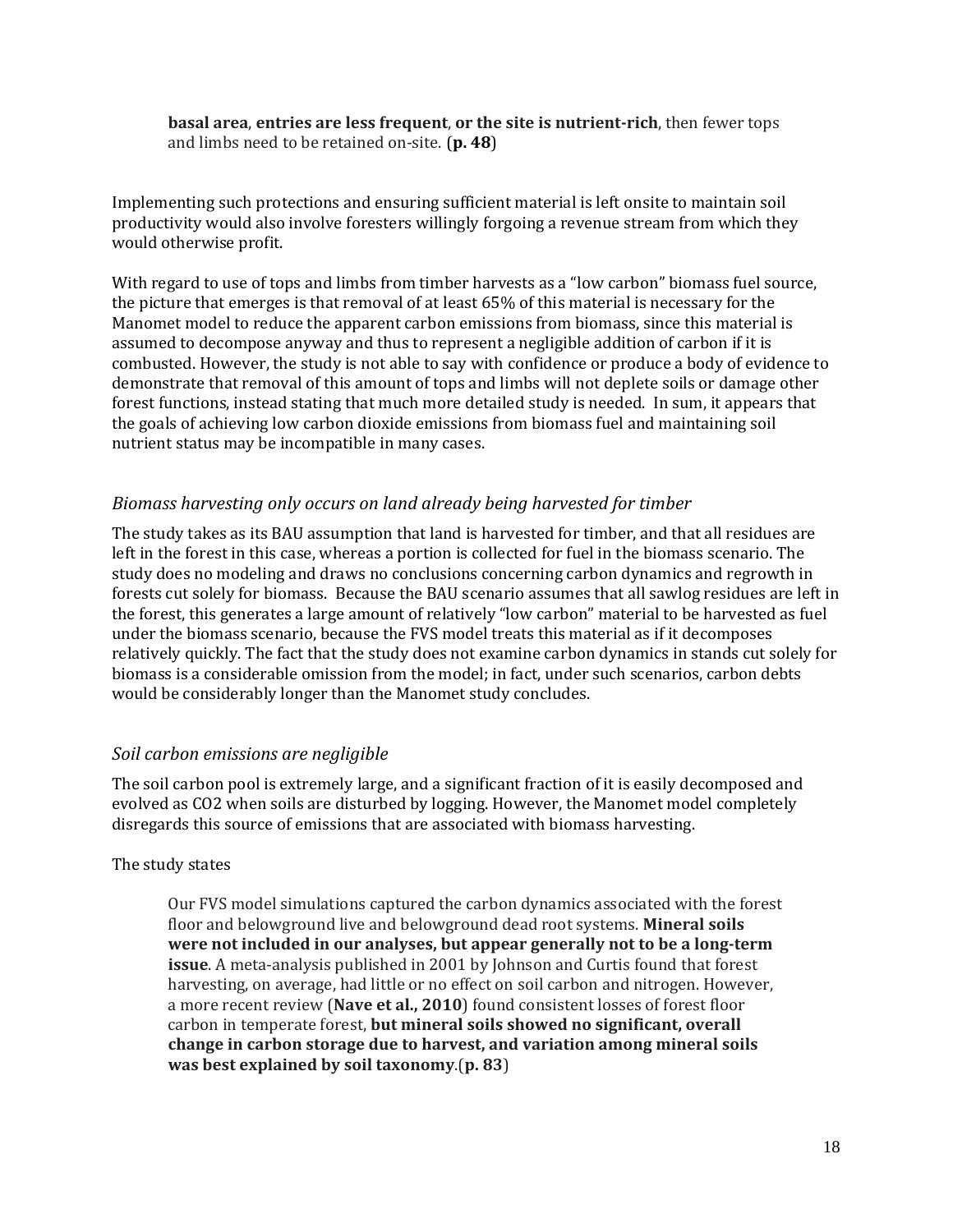The preceding paragraph was sent to the lead author on the Nave study, to ask whether he agreed with this assessment of his paper's conclusions. From his answer, it seems that the significance of the Nave paper bypassed the Manomet team. Here is Lucas Nave's answer in its entirety, as he requested (emphases added):

"Thanks for asking about the meta‐analysis paper we had in Forest Ecology and Management. My coauthors and I went over every sentence of that manuscript to be sure that we had the whole thing right, and now you've provided a great example of what happens when one statement is considered without the context of the rest of the document.

We did indeed use those exact words: 'variation among mineral soils was best explained by soil taxonomy.' However, we were not referring to the background level of variation in the amounts of carbon (C) stored in different forest soils, which is what is implied by the quote you sent (orig message below). **What we were referring to with that statement was that**, when you assess the degree to which forest mineral soils vary in their C storage responses to harvest, **metaanalysis of the entire database shows that the most important factor controlling that variation is soil type (or taxonomic order**). Hence, a more complete characterization of our study results would have included discussing the two soil taxonomic orders that consistently lost soil C after forest harvesting, and the fact that following certain post‐harvest management prescriptions can be used to prevent those losses. In a biome‐level sense (ours included all temperate forests), it is true to say that mineral soil C storage doesn't generally change following a forest harvest. But that ignores underlying complexity that matters when you're not just talking about general concepts, but rather a specific location with an actual biomass harvest/C accounting plan on the table. **If our study is used to suggest that it's not necessary to include the mineral soil (typically the largest temperate forest C pool) in a management plan that includes C accounting, then it is being misused**. **The authors of that section of the Manomet report would benefit from closely rereading our entire paper, which has more detailed, relevant information concerning the effects of forest harvesting on mineral soil C storage.**"

It thus appears that omitting soil carbon losses from the Manomet model means that actual biomass carbon debts are probably larger than the Manomet model concludes, and that time to parity with fossil fuel emissions is longer.

#### *Firewood harvesting is not impacted*

l

Although indirect land use effects can be major sources of greenhouse gas emissions from biomass harvest, and although the RFP for the Manomet study requested that the study evaluate indirect land use effects,<sup>2</sup> the study does not acknowledge that displacement of firewood harvest by biomass harvest could result in "leakage" of firewood harvesting and more forestland being cut for firewood.

<sup>&</sup>lt;sup>2</sup> The RFP for the sustainability study published by the Department of Energy Resources states: "The analysis will consider the carbon stack emissions of combusting biomass, the carbon absorbed by the forest growth, and emissions associated with biomass harvesting, processing, handling, transportation, and address whether there are any indirect land use impacts and the appropriate account for the displaced carbon emissions from fossil fuel otherwise used for energy."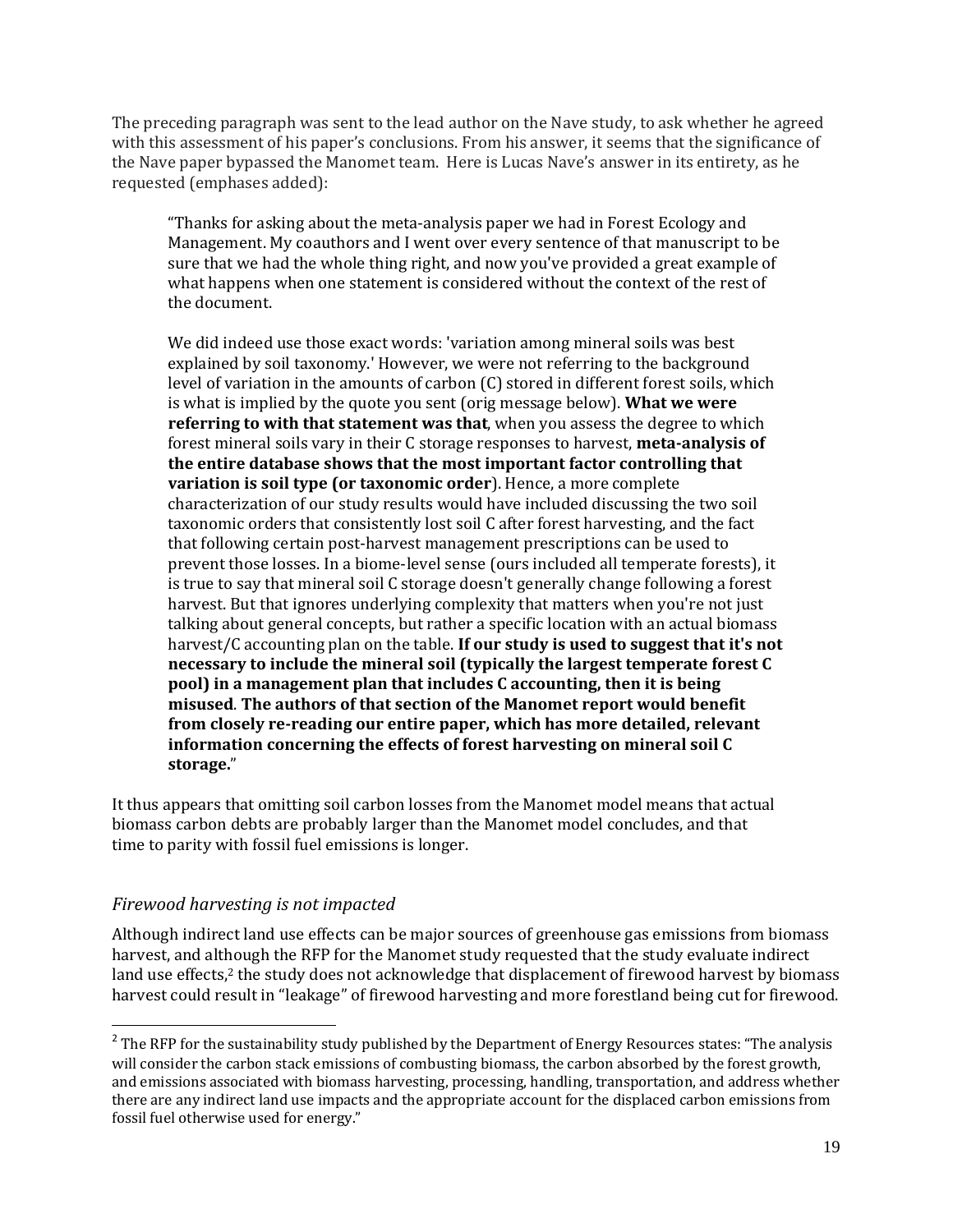To the extent that tops and branches and other low‐value wood cut during timber harvesting are currently being removed as firewood, taking this material for biomass fuel could displace this firewood harvesting and lead to an overall increase in forest cutting. The study also does not consider the potential effects that use of low‐value wood for biomass fuel could have on firewood costs.

The study states that firewood harvesting is a significant proportion of the wood removed from Massachusetts forests. The sources of this wood, which include cull trees, dead trees, tops and stumps of growing stock trees, overlap with the types of wood that are harvested for biomass fuel.

The Timber Product Output reports provide one estimate of fuelwood production in Massachusetts; however, these data are derived from U.S. Census data rather than collected directly from U.S. Forest Service surveys (the source of other TPO data). TPO data indicate that **fuelwood production in Massachusetts in 2006 was 41.3 million cubic feet** (517,000 cords or 1.3 million green tons), **which would suggest that it would have accounted for about 83% of the timber harvest in Massachusetts** (see Exhibit 3C‐1.) **According to this report, virtually all of the fuelwood comes from nongrowing stock sources, which includes cull trees** (rough and rotten), dead trees, tops and stumps of growing stock trees, and non‐ forestland sources of trees such as yard trees. (**p. 136**)

However, the study is mixed in its acknowledgement that biomass harvesting could displace firewood harvesting, stating in some places that there are no leakage effects of increased biomass harvesting:

More importantly for our analyses however, Chapter 6 assumes that the increase harvest intensity for biomass energy wood **doesn't change the disposition of materials that would be harvested absent biomass extraction**. (**p. 82**)

Elsewhere, the study does seem to acknowledge that biomass harvesting could displace other uses of wood, if not firewood specifically, at least under a scenario where biomass is worth more:

This outlook assumes that biomass stumpage prices rise to \$20 per green ton as a result of higher demand from bioenergy plants. A substantial increase in landowner income brings more land into production. Forest biomass fuel becomes a primary timber product, much as pulpwood is today, **and we assume that bioenergy plants can outbid their competitors for pulpwood and lowgrade sawlogs and that this material is harvested more intensively as well**. (**p. 49**)

The study seems to acknowledge the impacts this could have on firewood harvesting on public lands, but does not discuss this issue for private lands:

The main vehicle for achieving the increased biomass production on public lands will be the **diversion of wood from other end uses**: at the projected price levels for biomass stumpage, **bioenergy plants will be able to outbid their competitors for lowgrade sawtimber, pulpwood, and residential fuelwood**. (**p. 53**)

However, public land is treated in the report as only a minimal potential source of biomass. Nowhere does the study examine the question of whether increased use of low‐value wood as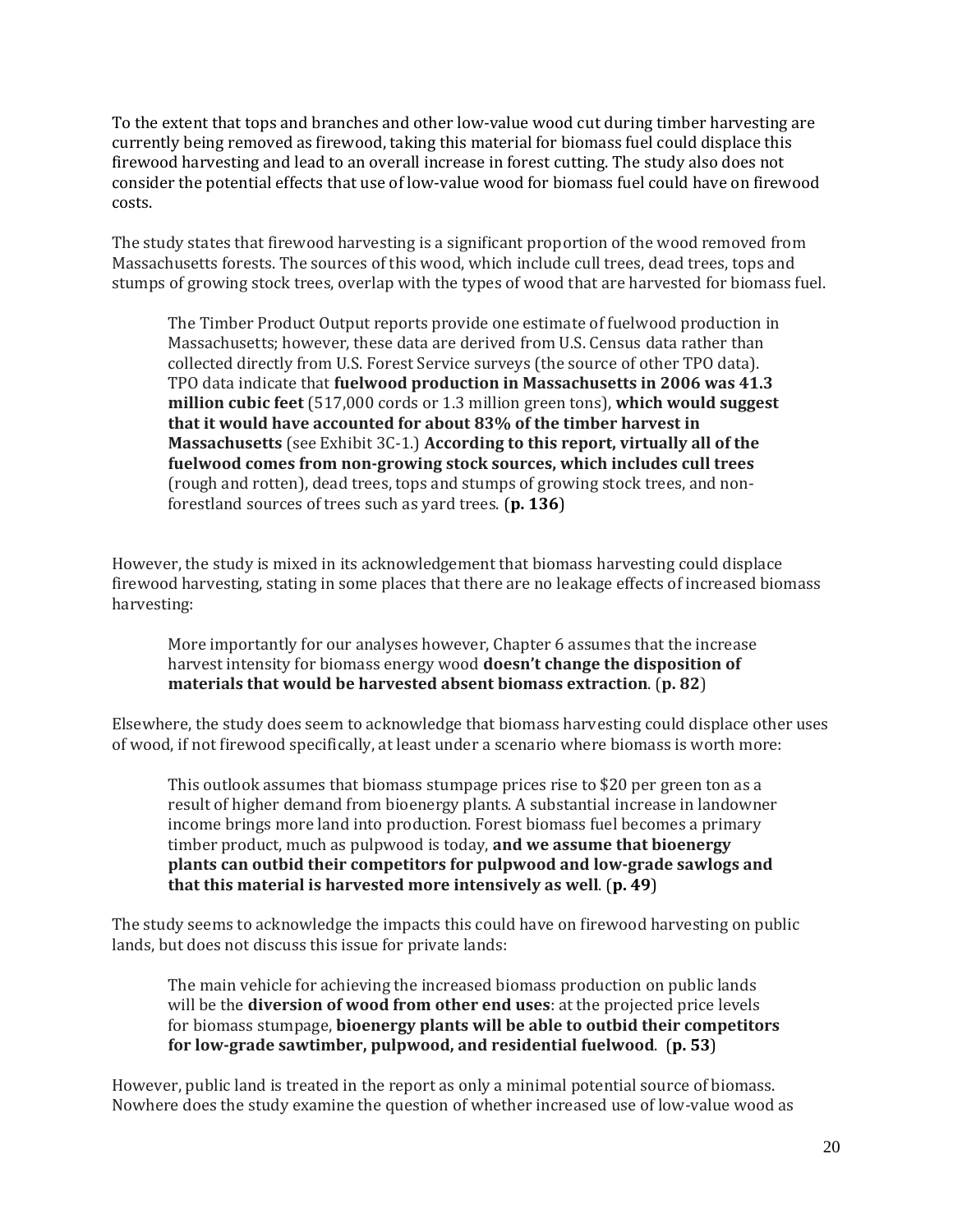biomass fuel could increase firewood harvesting elsewhere, or whether there might be increases in price for the firewood resource upon which many households depend.

#### *Wood pellet manufacture incurs no more carbon debt than green chips*

Although it is well‐established that manufacture of wood pellets requires significant inputs of green wood in excess of the heating value actually embodied in the pellets produced, as well as significant fossil fuel expenditures, the Manomet study treats wood pellets as embodying the same amount of carbon and energy as green wood chips.

Our analyses also considered the carbon debt characteristics of wood pellet technology and CHP systems. **In general, we find that carbon debts associated with burning pellets in thermal applications do not differ significantly from debts resulting from use of green wood chips**. The differences relate primarily to location of GHG emissions associated with water evaporation from green wood rather than the overall magnitude of the lifecycle GHG emissions. (**p. 106**)

However, the conclusion that carbon debts will not differ between green chip- and pellet-fueled facilities will only be true if the two kinds of fuel require the same amount of tree harvesting, and the same amount of production inputs in terms of fossil fuel power, to produce the same amount of thermal energy. Without delving into the complexities of where the energy to drive off moisture is expended (at the pellet plant, where wood heat or fossil fuels are used to dry the pellet material; or in the case of green chips, in the actual combustion process), it is easy to see that this is not the case. The pellet industry prefers the use of bole or trunk wood for pellet production, and thus requires harvesting far more trees to acquire the same amount of wood than if whole tree chipping were used. Thus, even assuming that the only difference between green chips and pellets was the moisture difference in the product, the pellet industry would still require more trees to produce product.

The report cites a pellet industry‐funded study**3** to support their conclusion that lifecycle emissions from pellets are approximately equivalent to those from green wood chips:

Emissions for thermal pellet applications require the addition of emissions from plant operations and for transport and distribution of pellets from the plant to the final consumer. The limited analysis that we have seen for these operations (for example, Katers and Kaurich, 2006) suggest that the increased efficiencies in boiler combustion achieved with pellets approximately offsets most of the increased emissions from plant operations and additional transport of pellets from the plant to their final destination. (**p. 104**)

In fact, the energy and fossil fuels expended during pellet manufacture and drying do appear to be considerable; where fossil fuels are used for drying, the study cited by the Manomet report shows that drying and plant operation require about 13% of the energy inherent in the pellet product itself. To the extent that wood is used to provide process heat at pellet plants, this is an additional wood input in the pellet manufacturing process that has not been accounted for by the Manomet study.

1

<sup>3</sup> Katers, J. and Kaurich, J. 2007. Heating fuel life‐cycle assessment. Study prepared for the Pellet Fuels Institute, February, 2007. University of Wisconsin, Green Bay. 54 pp.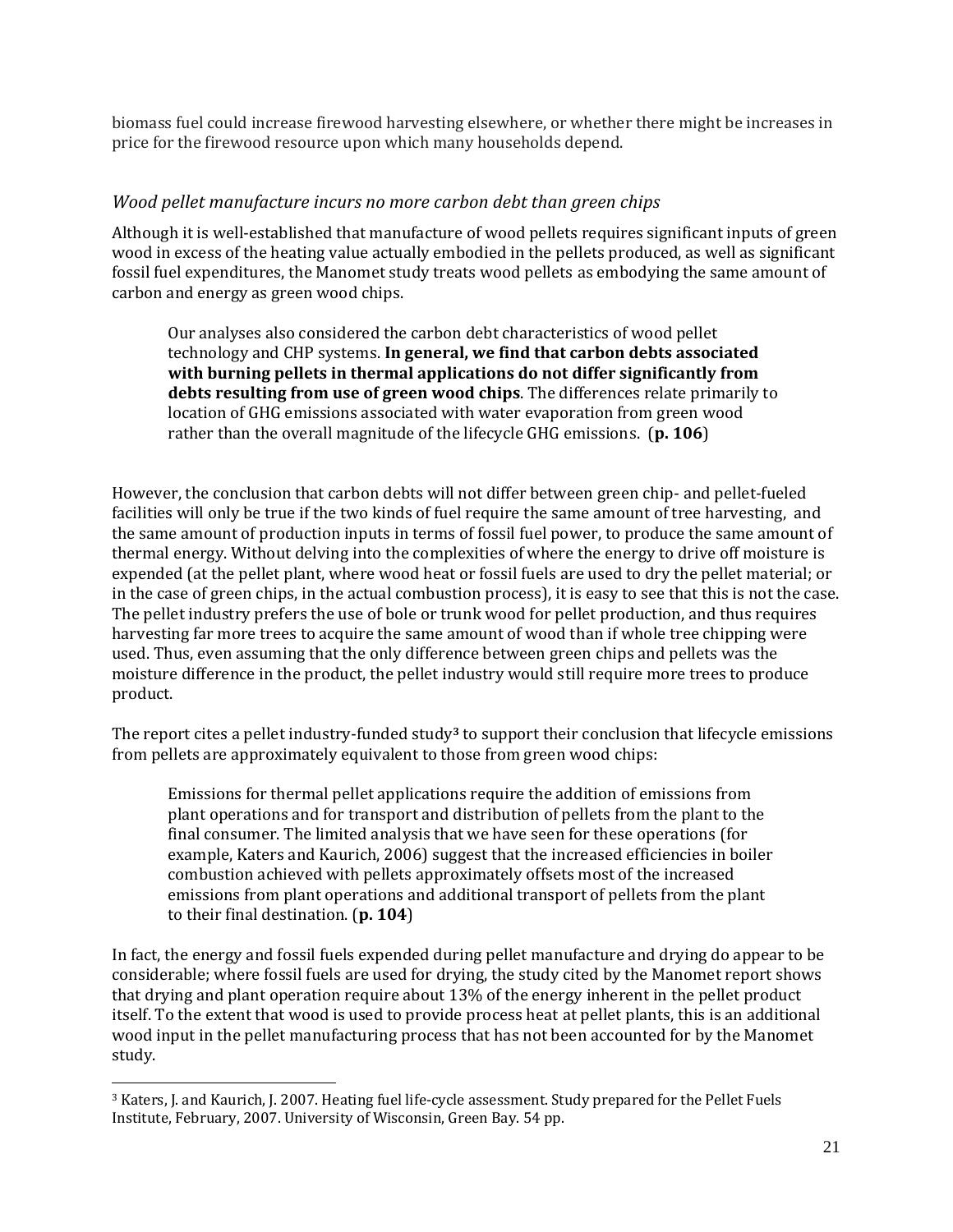The Manomet study also underestimates the amount of trees cut for pellet production because it underestimates typical wood moisture content. Their estimate that 1.575 tons of green wood is required to produce one ton of pellets at 6% moisture (p. 28), depends in part on the assumption that the green wood chips used to make pellet fuels have a moisture content of 40%, an assumption that does not match the standard industry estimate of 45% moisture content for green chips. Even the Katers and Kaurich study cited by the Manomet study itself assumes that green wood has a moisture content considerably higher than 40%:

Dry wood feedstock can generally be obtained from saw mill waste or other similar industries that utilize kiln dried wood. This study assumed that a dry wood feedstock was available and drying the wood was not necessary, **which would not be the case for wood fuel pellets manufactured from green wood waste**. Green raw materials can often have **a moisture content in excess of 60%.** Moisture content will depend on time of harvest, relative humidity, as well as type of wood harvested. For this study it was assumed that the wood had a harvested moisture content of 55%. (**p. 8, Katers and Kaurich**).

The industry standard is that at least two tons of green wood are required to generate one ton of pellets, a calculation that is used in the commercially available wood products database from RISI, the global wood products information provider. The Manomet study appears to have significantly underestimated the actual amount of trees that would be required to provide pellet fuels.

#### *Wood from landclearing incurs little carbon debt*

The Manomet study concludes that wood y biomass from non-forestry sources, such as from landclearing, will not entail any greater greenhouse gas emissions than forestry wood. However, no modeling is conducted to substantiate this conclusion.

The report makes about 25 references to wood from land‐clearing being a potential source of biomass fuel, but at no point are the carbon implications of this source of fuel critically examined. For instance, the study states

Our carbon analysis considers only biomass from natural forests. Tree care and landscaping sources, biomass from land clearing, and C&D materials have very different GHG profiles. **Carbon from these sources may potentially enter the atmosphere more quickly and consequently carbon debts associated with burning these types of biomass could be paid off more rapidly, yielding more immediate dividends**. Our results for biomass from natural forests **likely understate the benefits of biomass energy development relative to facilities that would rely primarily on these other wood feedstocks.** (**p. 113**)

This conclusion, which is not substantiated with any analysis, appears to rest on the assumption that all wood from land‐clearing must decompose very quickly, as is assumed for tops and limbs cut during BAU harvesting. This assumption is not warranted if the current fate of wood from land‐ clearing is not known; it is also not warranted if indirect land‐use effects are not taken into account with regard to firewood harvesting. To the extent that wood from land-clearing is currently used for firewood, its use as biomass fuel could push timber harvest for firewood into new areas and result in an increase in forest cutting overall.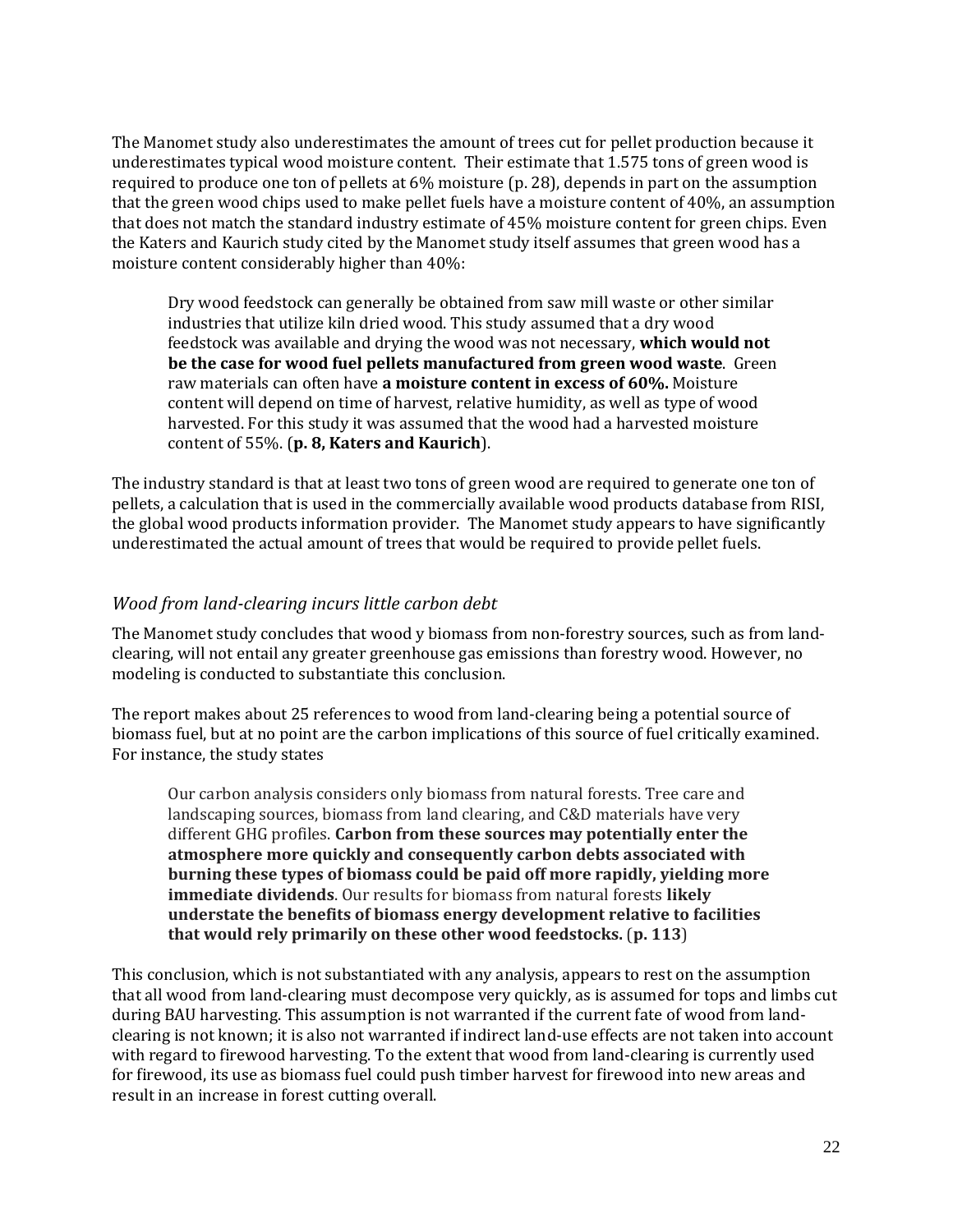There is also no consideration of the impossibility for wood on permanently cleared land to regrow, which is the chief way that net emissions are considered to be reduced through time in the conventional biomass harvesting model. In Appendix 1‐A, the study cites the Regional Greenhouse Gas Initiative (RGGI) Model Rule for the types of "eligible biomass", which, if used at a facility, generate emissions that can be deducted from the facility's total:

*Eligible biomass includes sustainably harvested woody and herbaceous fuel sources that are available on a renewable or recurring basis (excluding oldgrowth timber), including dedicated energy crops and trees, agricultural food and feed crop residues, aquatic plants, unadulterated wood and wood residues, animal wastes, other clean organic wastes not mixed with other solid wastes, biogas, and other neat liquid biofuels derived from such fuel sources (quoted from the RGGI Model Rule, p. 122 of Manomet report).*

There is no discussion within the Manomet report of how wood from permanent land‐clearing can be considered "available on a renewable or recurring basis" as required under RGGI. Given that biomass facilities currently proposed in Massachusetts are claiming they will use wood from land‐ clearing as fuel, this is a serious omission in the report.

## **CONCLUSIONS**

As disruptive as the results of the Manomet study could ultimately prove to the biomass industry, the study's conclusions actually likely significantly under‐represent the actual carbon impacts of biomass energy. The conclusions that small‐scale thermal and CHP biomass applications can repay carbon debts and yield carbon dividends relative to fossil fuels by 2050, and that net emissions from utility-scale biomass power exceed even those from coal after forty years of regrowth, rely on a number of assumptions that minimize the apparent emissions from biomass. These include assuming that large trees, rather than understory cull trees, are used as biomass fuel; that stands cut for biomass are not re‐harvested until carbon resequestration has been achieved (a process that requires these stands be locked up from harvesting for decades); that only those lands already cut for timber are harvested for biomass; that a large proportion of "low‐carbon" tops and limbs from timber harvesting are available for biomass fuel and that removal of this amount of material will not harm forest ecological function; that soil carbon emissions do not increase with harvesting; that indirect land use effects, particularly leakage of firewood harvesting, do not occur; and that pellet manufacturing does not incur a greater carbon debt than using green wood chips for fuel. In some cases, the report itself acknowledges that these assumptions are not likely justified; in other cases, the report is unfortunately silent on acknowledging the complexity of the carbon equation.

Even making these assumptions, the Manomet study concludes that net biomass emissions at utility‐scale facilities still exceed those from coal after forty years, and are dramatically higher than emissions from natural gas. The lesson for New England, which generates much of its power from natural gas, is clear – relying on utility-scale biomass power to provide electricity to the grid causes a net increase in carbon emissions which undermines the emissions reductions goals of the Regional Greenhouse Gas Initiative. The best result that the Manomet model can produce for biomass performance relative to fossil fuels is that biomass carbon dividends in 2050 are on average 17% greater than from oil for small-scale thermal and CHP applications (averaging over the six modeled harvest scenarios) – a result that probably also underestimates actual greenhouse gas emissions from biomass power. In other words, this result depends on waiting 40 years to achieve a reduction in net greenhouse gas emissions that is at best is an extremely optimistic